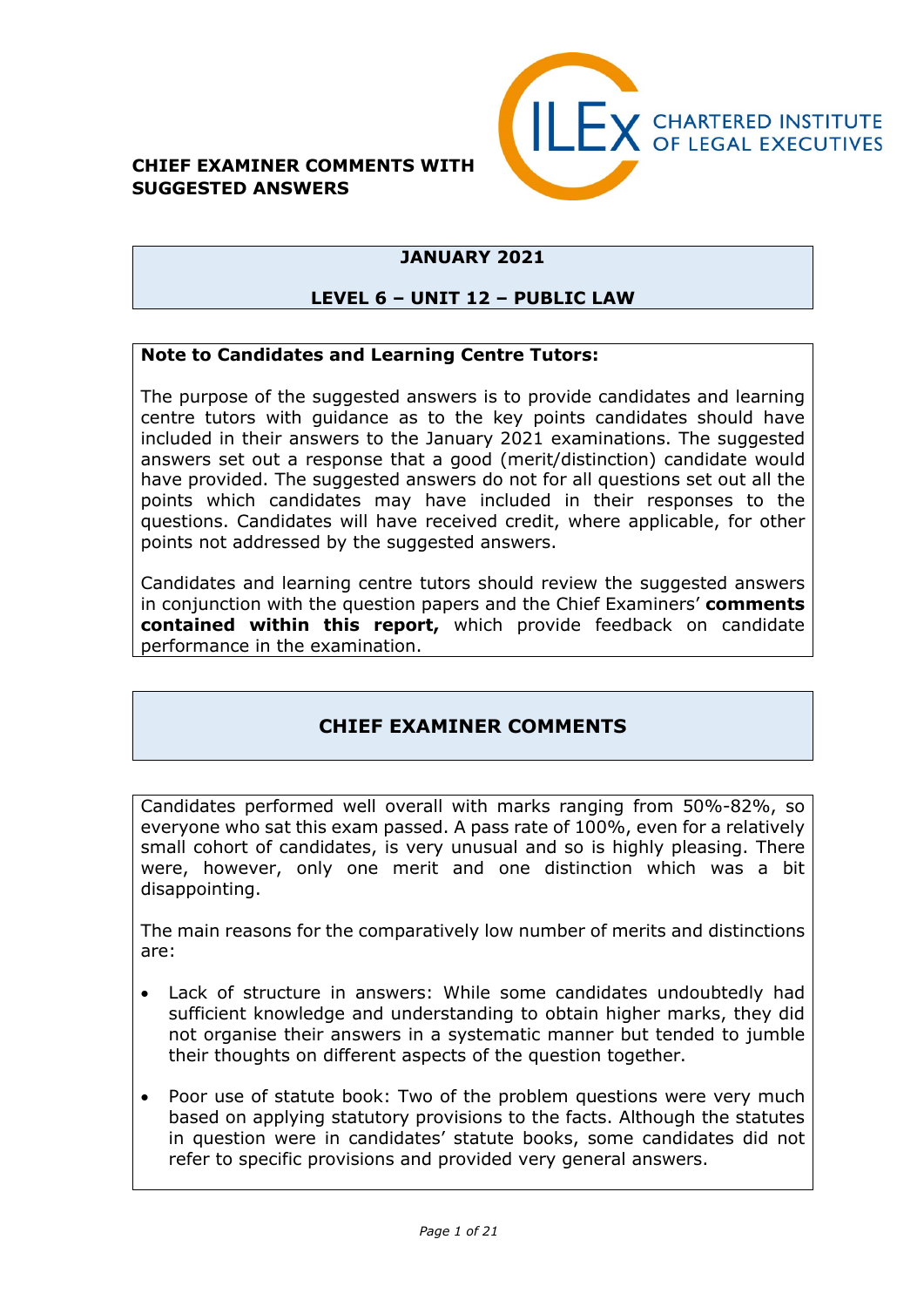• Lack of consistency: Some candidates who obtained marks in low 50s answered three questions satisfactorily, but then performed poorly on their fourth question. Despite managing to pass, it seems that these candidates might not have revised a sufficient range of topics and so did not attain as high a mark as they should have.

# **CANDIDATE PERFORMANCE FOR EACH QUESTION**

# **Section A**

### **Question 1**

Question 1 was very popular; it involved analysing the separation of powers and the extent to which it existed in the UK with reference to a statement by a prominent judge. Most candidates were able to define the separation of powers well and the best answers were able to analyse the inter-relationship between

- the executive and the legislature,
- the judiciary and the executive, and
- the judiciary and the legislature.

However, some candidates did not distinguish sufficiently clearly between the different aspects of separation. Nonetheless, the question was well answered overall.

### **Question 2**

Question 2 was a question in two parts. Part (a) required candidates to analyse how the Human Rights Act 1998 incorporated the European Convention on Human Rights into UK law with reference to case law, a key part of legal analysis. Part (b) required candidates to discuss whether the 1998 Act should be replaced by a British Bill of Rights. Only two candidates answered this question. One covered part (a) satisfactorily, but part (b) very poorly. The other covered part (a) poorly, but made a good effort to address the issues raised by part (b).

# **Question 3**

Question 3 required candidates to evaluate whether the law on privacy struck a fair balance between the freedom of the press and the rights of the individual. It provided a good test of the candidates' ability to put together a systematic argument addressing the issues raised by the question. This question was generally well answered, with a majority of candidates adopting a clear structure, enabling them to evaluate the relevant case law. However, a few candidates did not answer this question in an organised manner, and consequently their answers lacked overall coherence as they made generalisations about privacy and the freedom of expression and did not analyse the key issues in the depth required for a higher mark.

#### **Question 4**

Question 4 required candidates to analyse whether the UK's electoral system should be reformed. Only one candidate answered this question. While they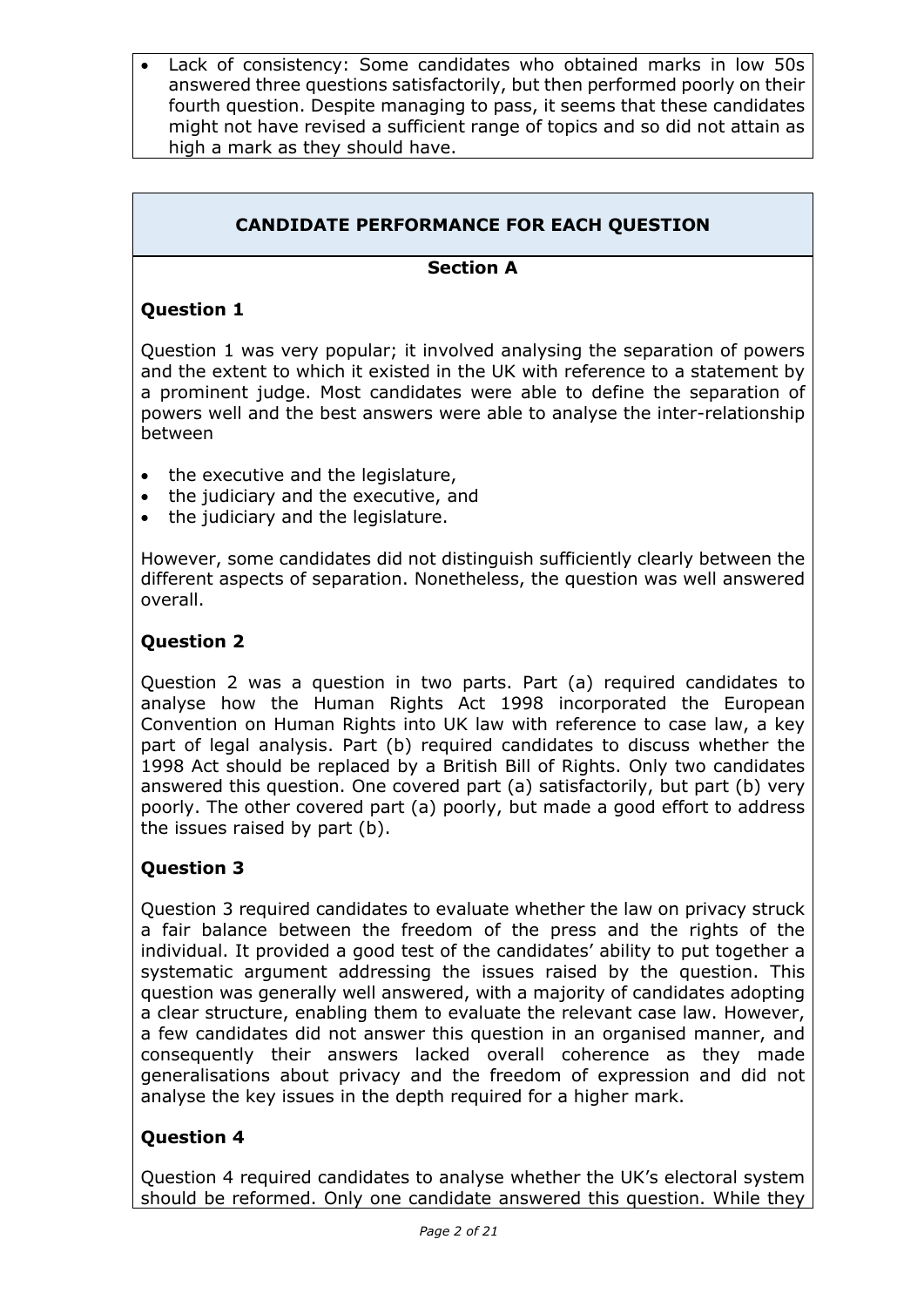were able to explain the different voting systems, they did not label them properly. Nonetheless, overall they covered the issues satisfactorily, albeit in a somewhat unstructured manner.

# **Section B**

# **Question 1**

This question was answered by many candidates and was generally well answered. As well as being able to identify the relevant grounds of judicial review, the better candidates structured their answers systematically, dealing with the preliminaries first and then analysing the potential grounds of review for each potential claimant; they identified clearly which facts gave rise to a given ground of review. Weaker candidates were disorganised in their answers and leapt around between the three potential claimants and, while they were usually able to recite the grounds for review, they struggled to identify which were actually relevant on the facts.

# **Question 2**

This was a very popular question on police powers of search, arrest etc. Many candidates used their statute books effectively and identified the sections in PACE that related to the police powers that were being exercised in the question. Generally candidates used case law effectively and applied the law to the facts well, reaching well-reasoned conclusions regarding the legality of the police conduct in question. However, some candidates did not appreciate that on the facts it was unlikely that the police would be able to refuse an arrested person access to a solicitor; the circumstances in which such access may be refused are limited. Also, many candidates did not realise that the power to search premises under s 18 PACE depends on the written authorisation by an inspector or above.

A few candidates did not refer to the relevant sections of PACE which was surprising as they had access to the statute book. To do well in an exam question, it is vital to cite relevant authority.

# **Question 3**

In part (a) of this question, regarding police powers to control processions and meetings and to carry out searches, most candidates applied the law regarding police powers to the facts effectively, reaching sound conclusions in relation to the police conduct described in the question. However, some candidates did not appreciate that the six clear days' notice usually required by s 11 might not be needed as on the facts it might not have been reasonably practicable to have given notice of that length.

Part (b), regarding which public order offences Toby might have committed, was generally well answered, though some candidates seemed uncertain about the key elements of the possible offences.

Again, as with Question 2, a few candidates did not make adequate use of their statute books in answering this question.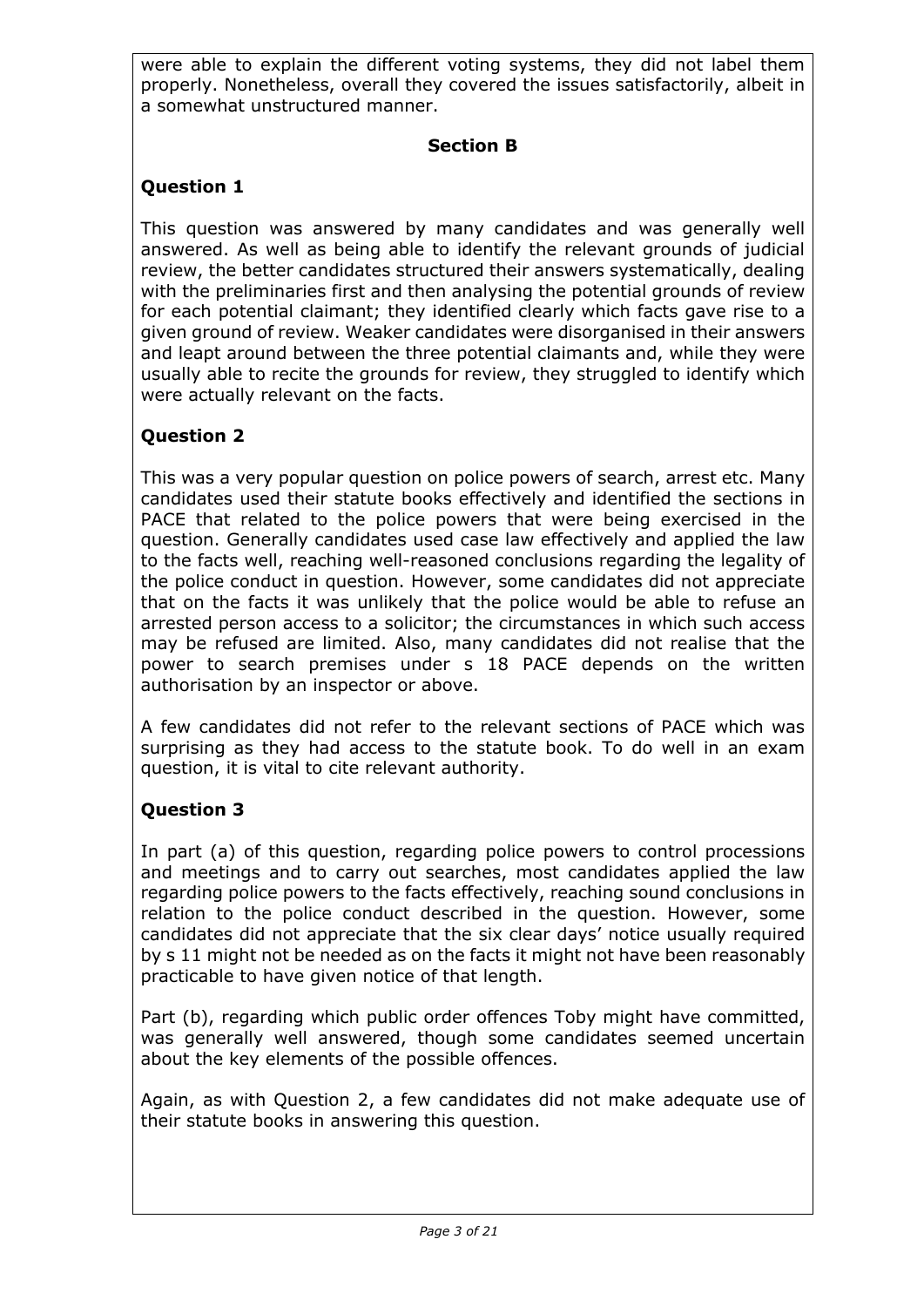### **Question 4**

Question 4 required candidates to analyse a problem scenario in order to establish whether a newspaper and a journalist had any defences to a defamation action. The stronger candidates analysed the issues effectively, showing sound knowledge of the definition of defamation and relevant defences in the Defamation Act 2013 and case law, in particular the public interest (previously Reynolds) defence. The weaker candidates did not analyse the defence of honest opinion in sufficient depth.

### **SUGGESTED ANSWERS**

#### **LEVEL 6 – UNIT 12 – PUBLIC LAW**

#### **SECTION A**

#### **Question 1**

The separation of powers in its modern form is ascribed to Montesquieu, the French philosopher who developed the doctrine in his seminal work, L'esprit des Lois (1748). The doctrine provides there should be three separate branches of government with discrete functions and personnel. These branches are the legislative, executive and judicial.

- The legislative/law-making branch. This usually includes an elected legislature;
- The executive, responsible for administering the laws. This comprises central and local government, police, armed forces, etc.;
- The judiciary, responsible for resolving disputes regarding the law. Typically, there is an independent court system.

Montesquieu believed that the separation of powers was vital in securing liberty and averting tyranny. 'Checks and balances' were essential in thwarting any branch from accumulating excessive power.

In the UK the traditional view is that there is some separation of powers, but it remains largely informal because of the 'unwritten' or uncodified nature of the UK constitution. This contrasts sharply with the USA's constitution which provides for strict separation. To evaluate Lord Thomas's statement, the relationship between each of the branches will be examined in turn.

(i) Executive and legislature

Section 2 House of Commons Disqualification Act 1975 limits the number of government ministers who can sit in the Commons to 95, providing for some separation between Parliament (the legislature) and the executive. However, to remain in office those ministers must support the government.

There are numerous ways in which Parliament acts as a check on the government. Parliamentary debates, select committees, Prime Minister's question time and the convention of ministerial responsibility all help Parliament hold the government to account. Ultimately it can pass a vote of no confidence in the government which will lead to a general election unless an alternative government is formed (Fixed-term Parliaments Act 2011).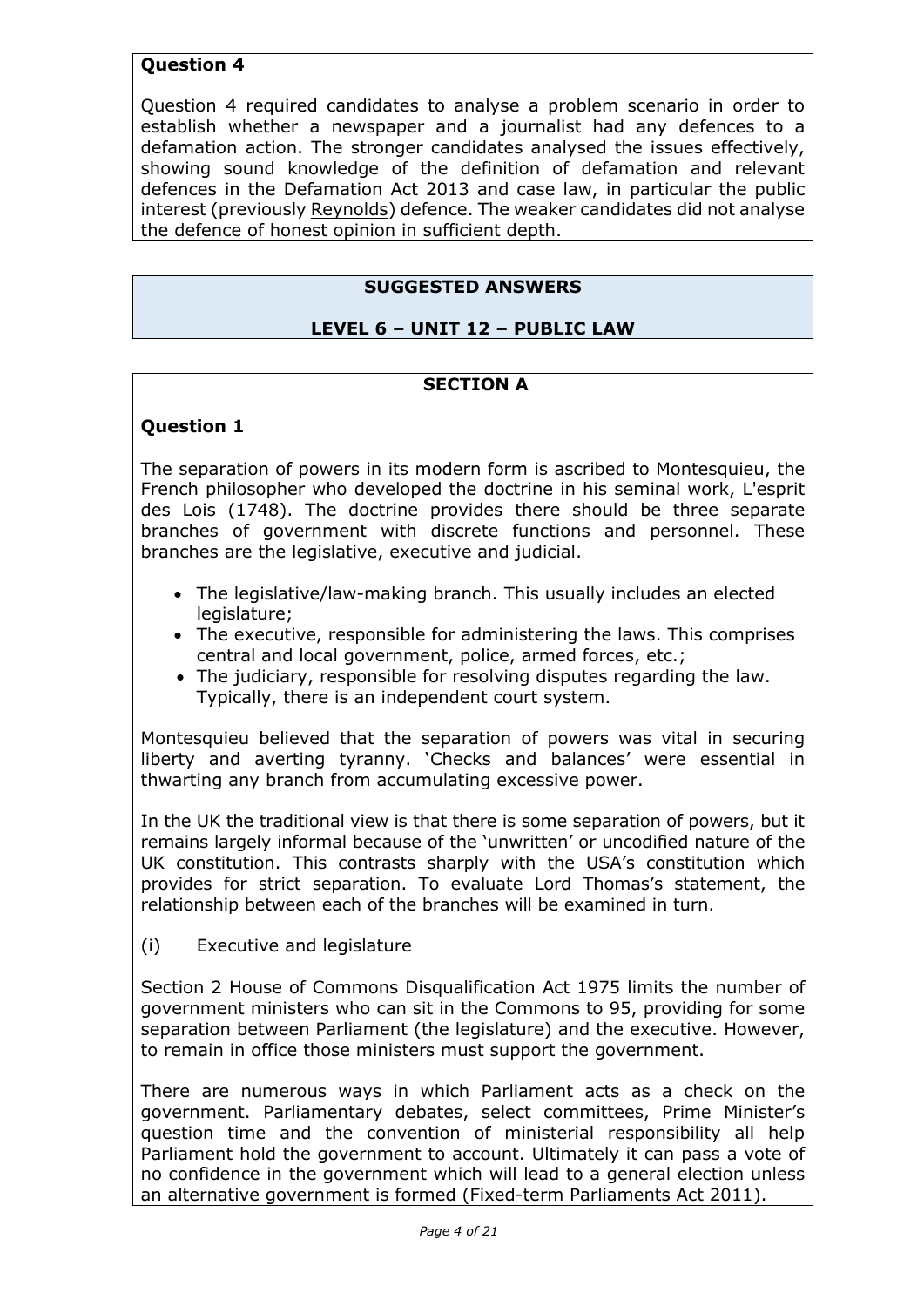Conversely, significant areas of overlap between the executive and legislature exist. Government ministers (executive) are members of the House of Commons or Lords (legislature) as convention requires the government to be drawn from Parliament. Provided the government has a parliamentary majority, the executive dominates the legislature; accordingly, law-making powers and policy formation/implementation are largely in the same hands. This arguably breaches the doctrine significantly. However, before the December 2019 general election, the Conservative minority government was unable to implement its Brexit policy as the Commons took control of the parliamentary timetable and passed legislation forcing the government, against its will, to ask for a delay in the UK's exit from the EU.

The executive possesses substantial legislative power. Statute often enables ministers to enact delegated legislation, including 'Henry VIII' powers which empower them to repeal and amend even primary legislation.

This degree of executive dominance was labelled an '*elective dictatorship*' by the late Lord Hailsham; once a majority government has been elected, it can usually secure parliamentary support for its programme and legislation until the next general election.

(ii) Executive and judiciary

Historically the separation between the executive and judiciary was regarded as largely informal, but the Constitutional Reform Act 2005 ('CRA') formalised the separation between them considerably. For example, the creation of the independent Judicial Appointments Commission has restricted the Prime Minister's and Lord Chancellor's participation in judicial appointments. Ministers are precluded from attempting to influence judicial decisions through special access to judges, while the Lord Chancellor has an express statutory duty to uphold judicial independence.

Well established rules and conventions safeguarding judicial independence supplement these provisions:

- Judges possess security of tenure and cannot be dismissed by executive decree. Accordingly senior and Supreme Court judges hold office 'during good behaviour' and may only be removed following a petition to the monarch by both Houses of Parliament (s.11 Senior Courts Act 1981, s.33 CRA).
- By convention, government ministers do not criticise judges, although breaches of this convention have occurred. In particular ministers have sometimes criticised judicial decisions concerning human rights and Brexit related issues. In return, the judiciary refrains from participating in party politics.
- Judicial review enables the judiciary to exercise a check on the executive's decision-making.

Nonetheless, some areas exist where separation may be blurred. The Human Rights Act 1998 ('HRA') and Brexit-related decisions have led to allegations pf politicisation of the judiciary, as demonstrated by  $R$  (Miller) v Prime Minister and Cherry v Advocate General for Scotland (2019) where the Supreme Court declared the lengthy prorogation of Parliament was unlawful.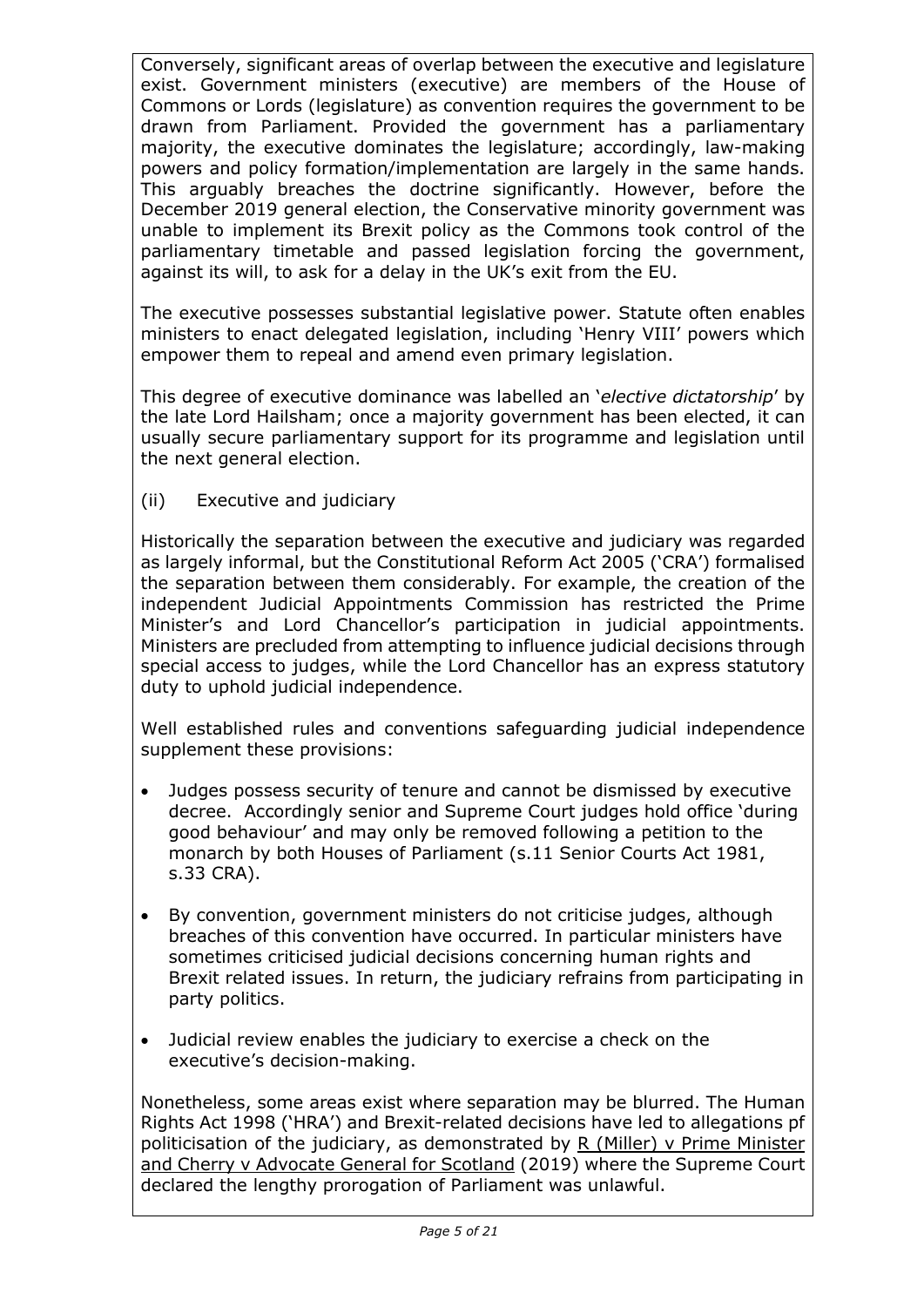Some government ministers have quasi-judicial duties which are difficult to reconcile with their party-political roles. However, the Home Secretary's power to set the tariff of prisoners sentenced to life imprisonment was removed following the ECtHR judgment in Stafford v UK (2002).

# (iii) Judiciary and Legislature

Significant judicial separation from the legislature exists. Judges cannot be MPs (s.1 House of Commons Disqualification Act 1975). Additionally, the CRA, by establishing the Supreme Court, ended the Law Lords' legislative role by removing the UK's highest court from the House of Lords.

The UK judiciary (unlike its US counterparts) lacks the power to declare statutes unconstitutional. While the UK judiciary may make a declaration of incompatibility under the HRA, this does not invalidate the incompatible statute. However, Lord Steyn suggested *obiter* in A-G v Jackson (2005) that judges might strike down legislation violating the rule of law; e.g. legislation excluding judicial review.

Pursuant to the *sub-judice* rule, Parliament should not debate cases currently before the courts, and MPs by convention should not criticise judicial decisions in Parliament.

Conversely judges play a quasi-legislative role through developing the common law and statutory interpretation (the legislative theory). Parliament may, however, always enact further legislation overruling judgments it dislikes (Burmah Oil v Lord Advocate (1965)). Furthermore, the judiciary exercises restraint in its law-making role.

#### Conclusion

The extensive overlap between the legislature and executive suggests that Lord Thomas's view that Parliament and the government are linked and are not isolated from each other is correct. Conversely, particularly after the changes introduced by the CRA 2005, a considerable degree of separation now exists between the judiciary and the other branches so it is arguable that the judiciary is somewhat isolated from the other branches.

# **Question 2(a)**

#### **Incorporation of the European Convention on Human Rights ('the ECHR')**

The Human Rights Act 1998 ('HRA') incorporated most of the rights and freedoms contained in the European Convention on Human Rights ('ECHR'), an international treaty, into UK law. The ECHR protects rights such as the right to life (Article 2), the right not to be tortured (Article 3), the right to a fair trial (Article 6), the right to a private and family life (Article 8), and freedom of religion, expression and association (Articles 9-11).

Prior to the HRA, individuals in the UK could only enforce their ECHR rights by taking their case to the European Court of Human Rights ('ECtHR') in Strasbourg after exhausting all domestic remedies. Now the HRA enables individuals to rely on them before UK courts.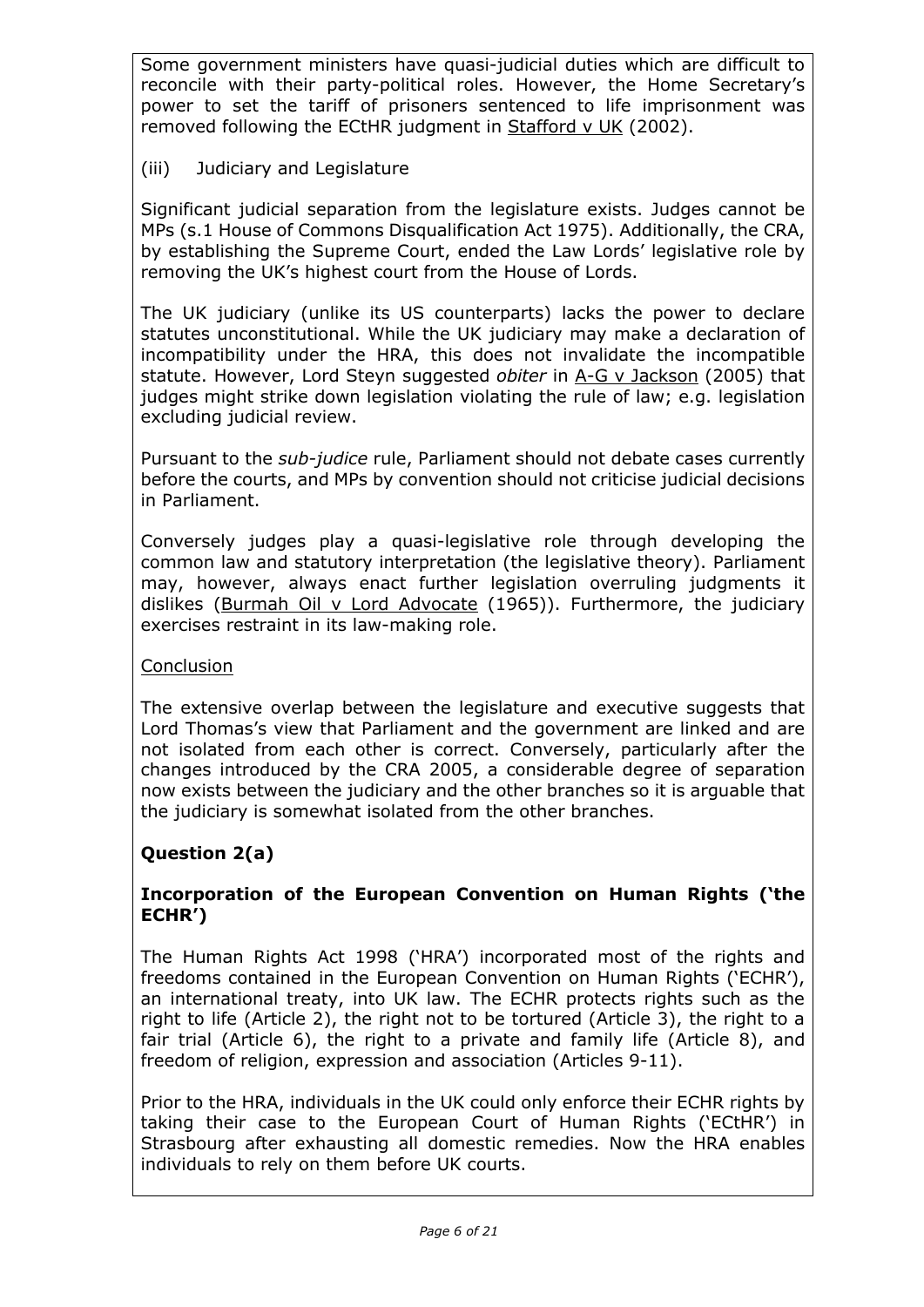Most rights and freedoms protected by the ECHR are incorporated via the HRA (s.1 and Schedule 1). The HRA defines them as 'Convention rights'. Under s.2, courts must 'take into account' decisions of the European Court of Human Rights ('ECtHR'). Section 3 requires courts to interpret primary and secondary legislation in a way which gives effect to Convention rights so far as possible. Accordingly, in Ghaidan v Godin-Mendoza (2004) the House of Lords interpreted provisions in the Rent Act 1977 protecting the original tenant's surviving spouse to include the tenant's surviving same-sex partner.

If it is impossible to interpret UK legislation compatibly, s.4 enables the higher courts to declare a statute to be incompatible with Convention rights ('declaration of incompatibility') (Bellinger v Bellinger (2003)). However, such a declaration does not invalidate the statute which remains in force, nor does it bind the parties to the action (s.4(6)).

Where a declaration of incompatibility has been made, the government may amend the incompatible legislation by adopting the s.10 'fast-track' procedure enabling ministers to amend the legislation by making a 'remedial order' where 'compelling reasons' exist. Alternatively, the government may submit a Bill to Parliament. However, the HRA does not oblige the government or Parliament to remedy the incompatibility.

Finally, s.19 requires ministers introducing legislation into Parliament to make a statement, before the Bill's second reading, that the Bill is compatible with Convention rights or that, despite not being able to make such a statement, the government nevertheless wishes to proceed with the Bill.

# **2(b)**

# **British Bill of Rights**

The Conservative Party's 2015 general election manifesto included a promise to replace the HRA with a British Bill of Rights. These plans were deferred pending Brexit, but following the 2019 election have returned into focus due to government plans to establish a Constitution, Democracy & Rights Commission to recommend proposals aimed at restoring trust in the UK's institutions and how democracy operates. The Conservative manifesto also set out the need to 'update' the HRA.

A previous commission had concluded in 2012 that there were strong arguments supporting such a Bill, particularly the lack of ownership by the public of the existing HRA and the ECHR, and the greater protection that a British Bill of Rights would provide against abuses of power.

The problem with a British Bill is that individuals whose claims were rejected by the Supreme Court could still bring a claim against the UK government before the ECtHR. This could be counteracted if the UK were to withdraw from the ECHR. The UK would then no longer under international law be bound by unpopular ECtHR judgments, such as Hirst v UK (2005) where the ECtHR ruled a blanket ban on prisoners' voting rights violated Article 3 Protocol 1 (the right to vote).

Withdrawal would also be the only effective way of escaping the ECtHR's activist jurisprudence which allegedly disregards national sovereignty and contracting states' margin of appreciation. See, for example, Al Skeini v UK (2011) where the ECtHR held the UK had breached Article 2 by failing to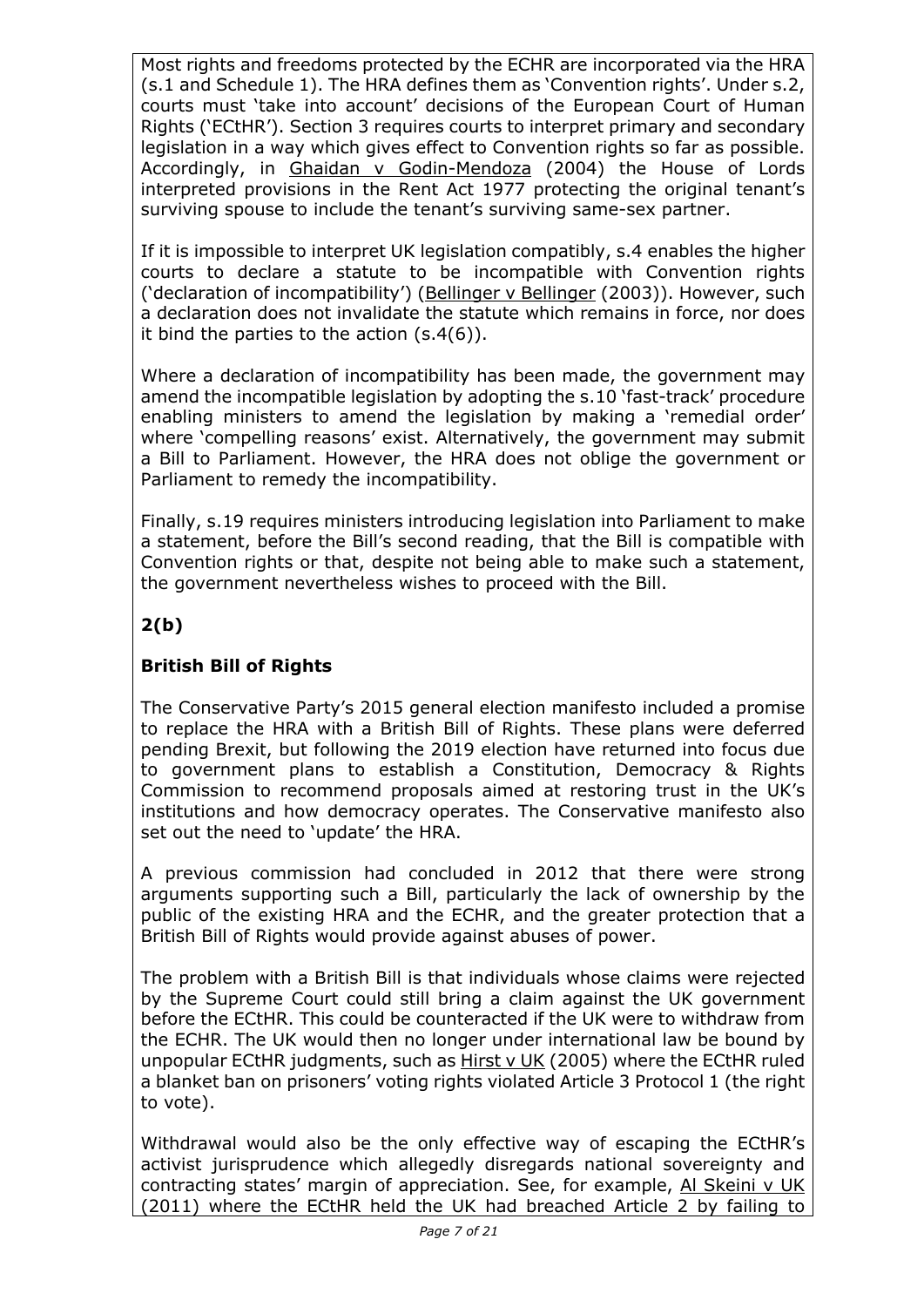adequately investigate the deaths of five Iraqi civilians killed in 2003 during British military operations around Basrah.

Those opposed to replacing the HRA argue that the current system works well. It represents a British solution to the problem of how to protect human rights, as it respects parliamentary supremacy and does not give the courts the power to strike down legislation. The HRA is in effect already a British Bill of Rights. It enables British courts to apply the ECHR, reducing the number of successful claims against the UK before the Strasbourg court.

There is also no consensus about the content of a British Bill of Rights. There are those who want to go beyond the ECHR, e.g. by including economic and social rights, and others who want to water it down; e.g. by giving foreign nationals less extensive rights than British citizens. The devolved administrations in Scotland and Wales may well object to a British Bill of Rights, while the ECHR is a cornerstone of the 'Good Friday' Agreement in Northern Ireland.

As regards interpreting the Convention, British courts have generally followed the Ullah principle (R (Ullah) v Special Adjudicator (2004)), namely that domestic human rights law should in content and scope mirror Strasbourg jurisprudence. However, they do not slavishly follow the ECtHR. Thus, in R v Horncastle (2009) the Supreme Court did not follow an ECtHR judgment (Al-Khawaja v UK (2009)) regarding hearsay evidence and the compatibility of UK hearsay law with the right to a fair trial under Article 6 ECHR. The ECtHR subsequently accepted the Supreme Court's views.

Renouncing the ECHR would weaken human rights protection. Under the rule of law, unpopular minorities need safeguards to protect them from the will of the majority. It would also weaken the UK's international standing if it joined Belarus as the sole European non-signatory to the ECHR.

Ultimately, whether to replace the HRA with a British Bill of Rights is a political value judgment rather than a legal one. Supporters of the HRA are likely to favour the role of the judiciary in safeguarding fundamental rights; supporters of a British Bill often believe the judiciary have interfered excessively in the politics.

# **Question 3**

# **Introduction**

The UK, along with countries such as India, the USA and Canada, currently uses the first-past-the-post ('FPTP') electoral system for parliamentary elections. The country is divided into 650 constituencies and voters in each constituency vote for the candidate they support. The candidate who receives the most votes wins, even if they did not obtain a majority of votes. Electoral reform has often been debated, and indeed other systems are used for the Scottish Parliament, the Welsh and Northern Irish Assemblies and mayoral elections.

# **FPTP**

FTPT creates strong links between constituents and their MPs and also generally produces majority governments. The UK has therefore mostly avoided weak governments and coalitions that have characterised countries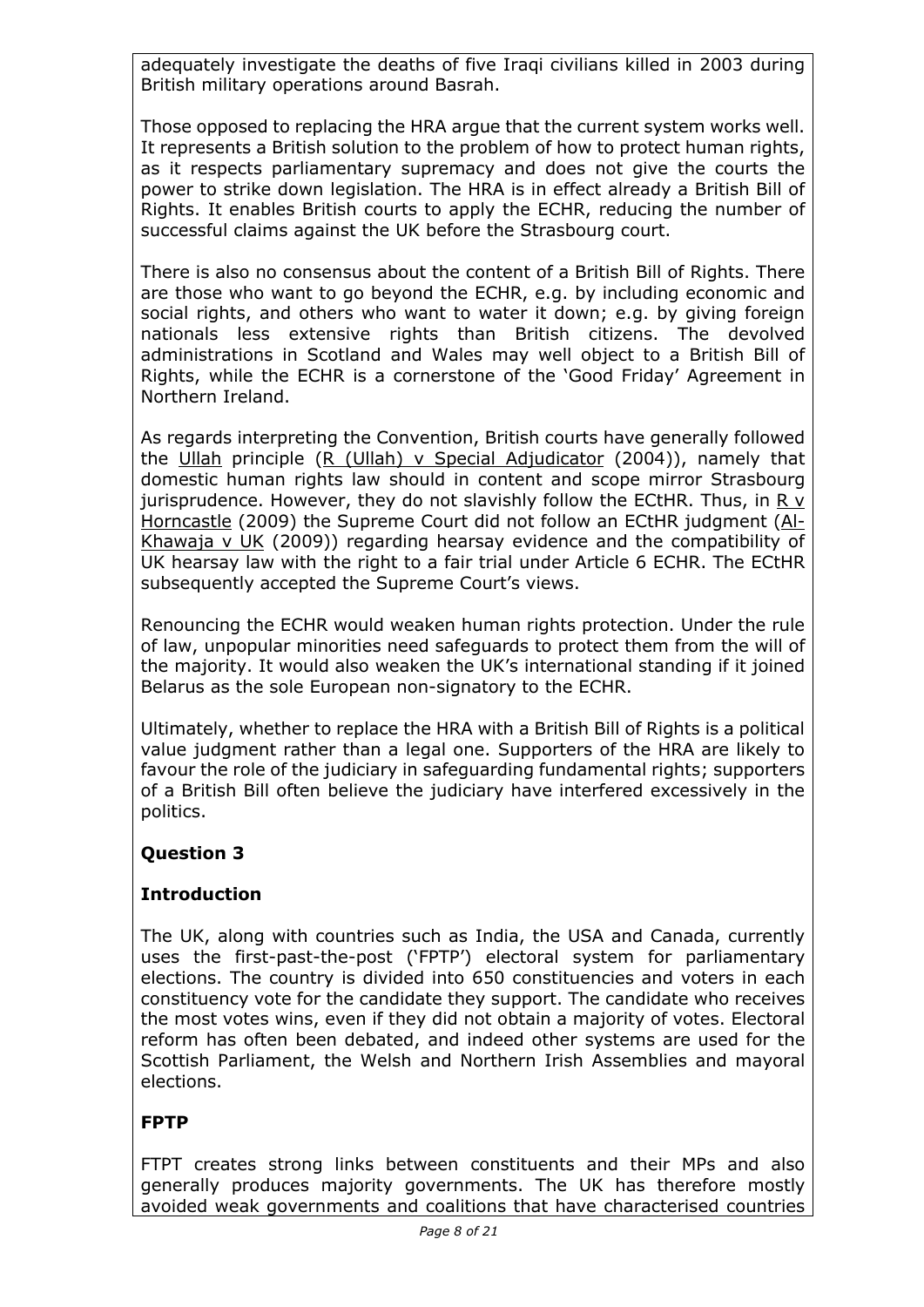like Belgium and Israel. An arguable exception to this was between the June 2017 and December 2019 general elections when a minority Conservative government failed to obtain parliamentary approval for its policies on Brexit.

It is also straightforward to operate as voters merely place one 'X' against their chosen candidate, and constituency and national results are quickly ascertained. Accordingly, a new government can usually take office speedily without lengthy negotiations. Even after the 2010 general election produced a 'hung' parliament where no party had an overall majority, the Conservative Party reached a coalition agreement with the Liberal Democrat Party within five days, and this resulted in a stable government which lasted a full parliamentary term.

The main criticism of FPTP is the lack of proportionality between votes cast for the parties and the number of seats obtained. Thus in the 2019 general election the Conservatives, with 43.6% of the votes, won 365 out of 650 seats (56.2%). The Scottish National Party, with 45% of the votes in Scotland, won 48 out of 59 seats (81%). The system disadvantages smaller parties illustrated by the Liberal Democrats only winning 11 (1.7%) seats with 11.6% of the votes. In 2015 UKIP, with 12.6% of the votes, only won one seat.

It is even possible for the winning party to poll fewer votes than the party coming second, as occurred in the 1951 and October 1974 general elections. In individual constituencies it is not uncommon for the winning candidate only to obtain about a third of the votes cast. Voters in safe seats, where the same party is virtually guaranteed re-election, may be neglected in favour of those in a relatively small number of marginal seats which will decide the election.

Critics of FPTP have argued for alternatives, often based on proportional representation ('PR'), to address these problems.

# **Alternative Vote**

Under this system used in Australia, voters rank candidates in order of preference (1, 2, 3 etc.). After marking their first preference, voters may then express further preferences for other candidates. If no candidate has an absolute majority (over 50% of first preference votes), then the bottom candidate is eliminated and their votes are reallocated according to the next highest preference. This process continues until a candidate has an absolute majority and is elected.

This system is not proportional, but does prevent a candidate being elected on a minority of the votes. The Parliamentary Voting System and Constituencies Act 2011 provided for a referendum on whether the UK should adopt this system for general elections, but the ensuing referendum decisively rejected this change.

# **Single Transferable Vote ('STV')**

This system is currently used for national elections in the Republic of Ireland and Malta and local elections in Scotland and Northern Ireland.

Relatively small single-member constituencies are replaced by larger multimember constituencies with typically between three and six members. Voters place each candidate in order of preference. To be elected, a candidate needs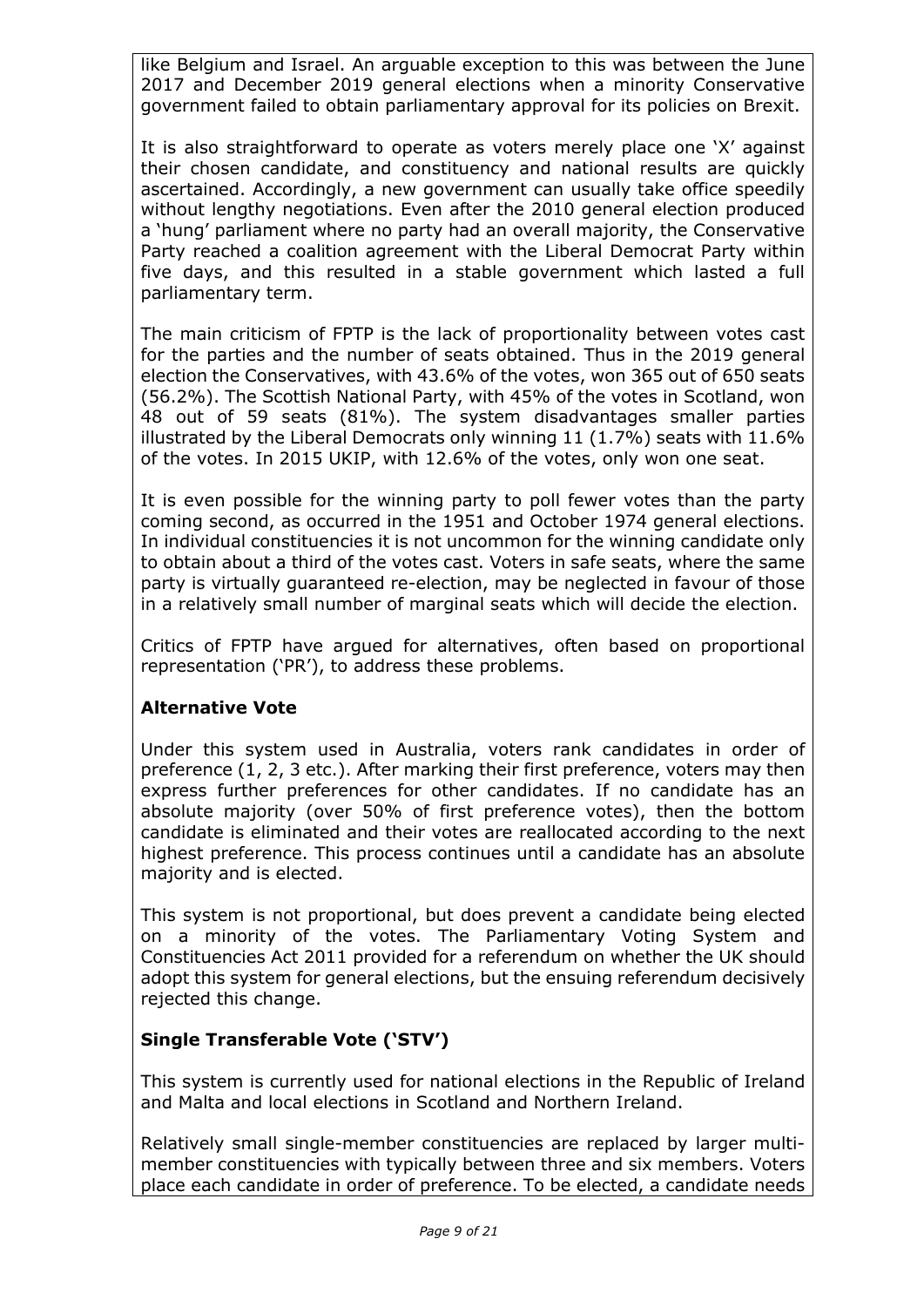a set amount of votes, known as a quota. The quota is based on the number of vacancies and the number of votes cast.

First preferences are counted first and any candidate who has reached the quota is elected. Their surplus votes then move to each voter's second preference candidates. This process continues until every vacancy is filled.

STV enables votes to be cast for individual candidates rather than for parties and party lists (a disadvantage of some other forms of PR), and compared to FPTP reduces 'wasted' votes (votes for losing candidates and votes for winning candidates exceeding the number required to win).

STV also provides approximately proportional representation, depending on the size of constituencies. The more representatives a constituency elects, the more proportional will be the result. These representatives should also reflect the diversity of opinions in the area. However, critics claim its complexity outweighs its benefits.

# **Party List Proportional Representation**

This is the arguably the most proportional system. Voters vote for a party, not a candidate, and each party is allocated seats in proportion to the votes received. The parties submit a list of candidates in a given constituency, so if in a 10-member constituency a party receives 30% of the votes, its top three candidates will be elected. This system was used in Great Britain for European elections, and is also used in South Africa, Israel and some European countries.

Its supporters argue that it is fairer than FPTP as the number of seats each party wins reflects their share of the vote. However, it gives considerable power to political parties as they select the candidates, though variations on the system allow voter preferences for individuals to be considered. It also removes the link between MPs and constituents and can lead to fragmentation as illustrated by the recent inconclusive elections in Israel which failed to produce a stable government.

# **Conclusion**

The strongest arguments in favour of FPTP are the constituency link and that it leads to stable majority governments. However, this is achieved at the expense of proportionality and a government with a comfortable majority may be able to pursue policies which a majority of voters oppose. PR systems rarely result in one party winning an absolute majority and promote governments that need to compromise and build consensus. Which system is preferable depends on one's views of their respective strengths and weaknesses.

**Note to candidates:** The question paper asked you to consider no more than three alternatives to FTPT. Instead of the alternatives considered above, you could have legitimately covered the following possibilities.

#### **Additional Member System**

This system uses a mix of first-past-the-post constituencies and party lists. It is currently used to elect the Scottish Parliament, the Welsh and London Assemblies and the German Parliament.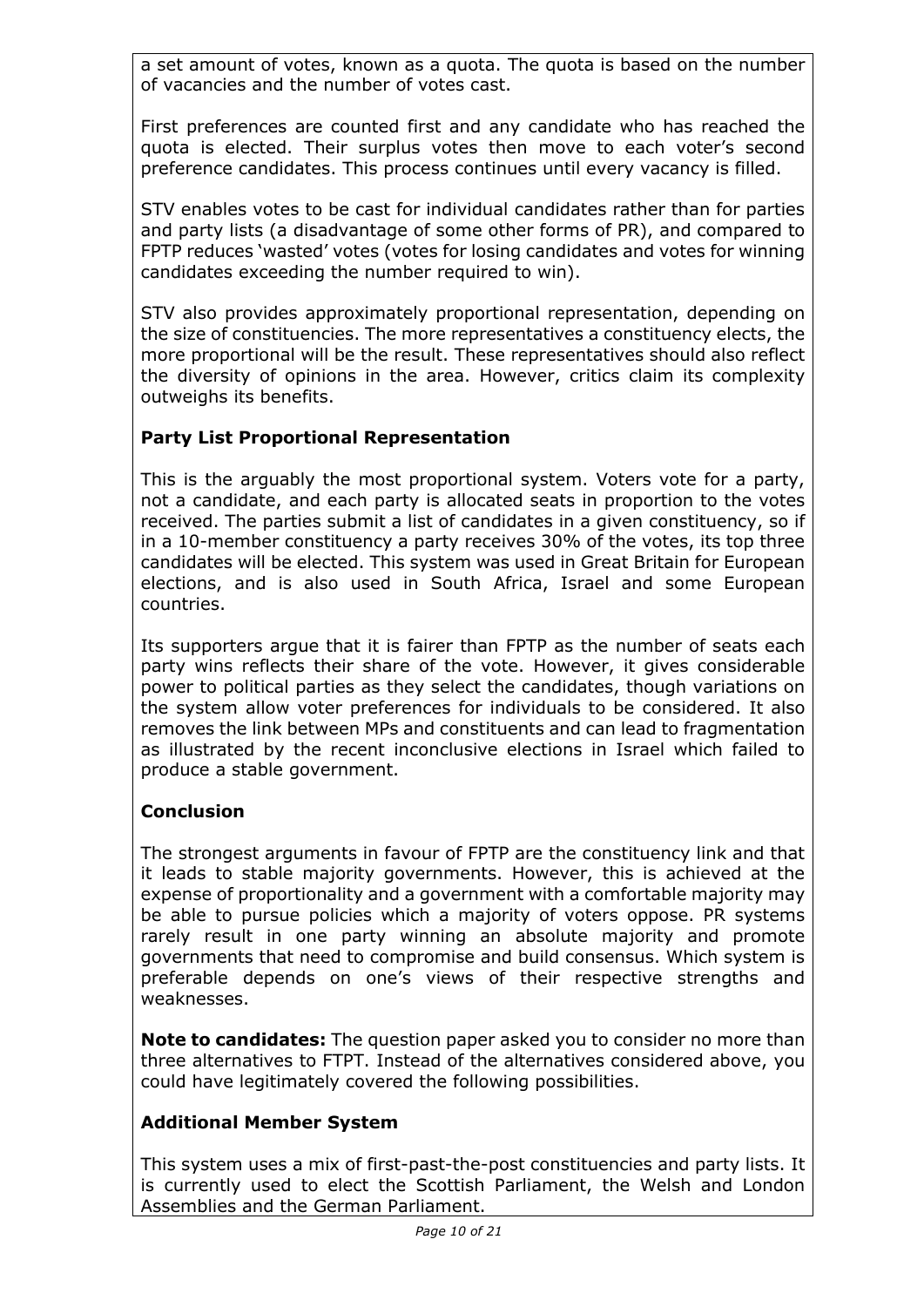Each voter casts two votes: a vote for a candidate standing in their constituency and a vote for a party list standing in a larger region comprising multiple constituencies. The constituency vote is used to elect a single representative in the voter's constituency using FPTP. The regional vote is used to elect representatives from party lists, using a system of PR that takes into account the number of seats won by that party in the constituency vote: the number of seats a party wins will approximate its percentage of the vote.

The goal is to provide a proportional legislature but also retain a link with a constituency MP.

### **Supplementary Vote**

The Supplementary Vote system is currently used for electing mayors and Police Commissioners in the UK. Voters express first and second ranked choices of candidate only, and if no candidate receives over 50% of firstchoice votes, the top two candidates continue to a run-off round and all other candidates are eliminated. The votes of those eliminated are redistributed according to their second-choice votes to determine the winner.

### **Question 4**

Historically, English law did not recognise a right of privacy. However, the Human Rights Act 1998 ('HRA') changed the position fundamentally. Additionally, the rise of the 'celebrity culture' triggered an increasing number of cases involving the extent to which an individual's rights under Article 8 of the European Convention on Human Rights ('ECHR') should be protected. These cases involve conflicts between the right to privacy (often that of a wellknown personality) with another party's (often a newspaper's) right to freedom of expression under Article 10 ECHR.

The House of Lords affirmed in Wainwright v Home Office (2003) that English law does not recognise a tort of invasion of privacy. Nevertheless, claimants have succeeded in claims against newspapers using the 'horizontal effect' principle (Venables and Thompson v NGN (2001) and Douglas v Hello! Ltd (2005)). Originally claimants had to demonstrate that publication of the information constituted a breach of confidence (i.e. misuse of information obtained in confidence). The reasoning behind this approach was that courts, as public authorities themselves (s.6 HRA), had to develop the law on confidence compatibly with Convention rights. Accordingly, they had to consider Articles 8 and 10 not only in litigation between individuals and public authorities but also between individuals. Subsequently, the Court of Appeal held that a new tort, misuse of private information, had arisen (Vidal-Hall v Google Inc. (2014)). This tort does not require a confidential relationship.

Campbell v MGN (2004) is a leading case on privacy. The Mirror newspaper published that Naomi Campbell was a drug addict, she was receiving treatment for her addiction and covert photographs of her leaving a Narcotics Anonymous meeting. The newspaper invoked Article 10 to defend Campbell's breach of confidence claim based on Article 8.

The House of Lords first considered whether Article 8 was engaged. This depends on whether the claimant has a 'reasonable expectation of privacy' regarding the relevant information. Some information is private by its nature, such as medical records or someone's sex life. Whether other information is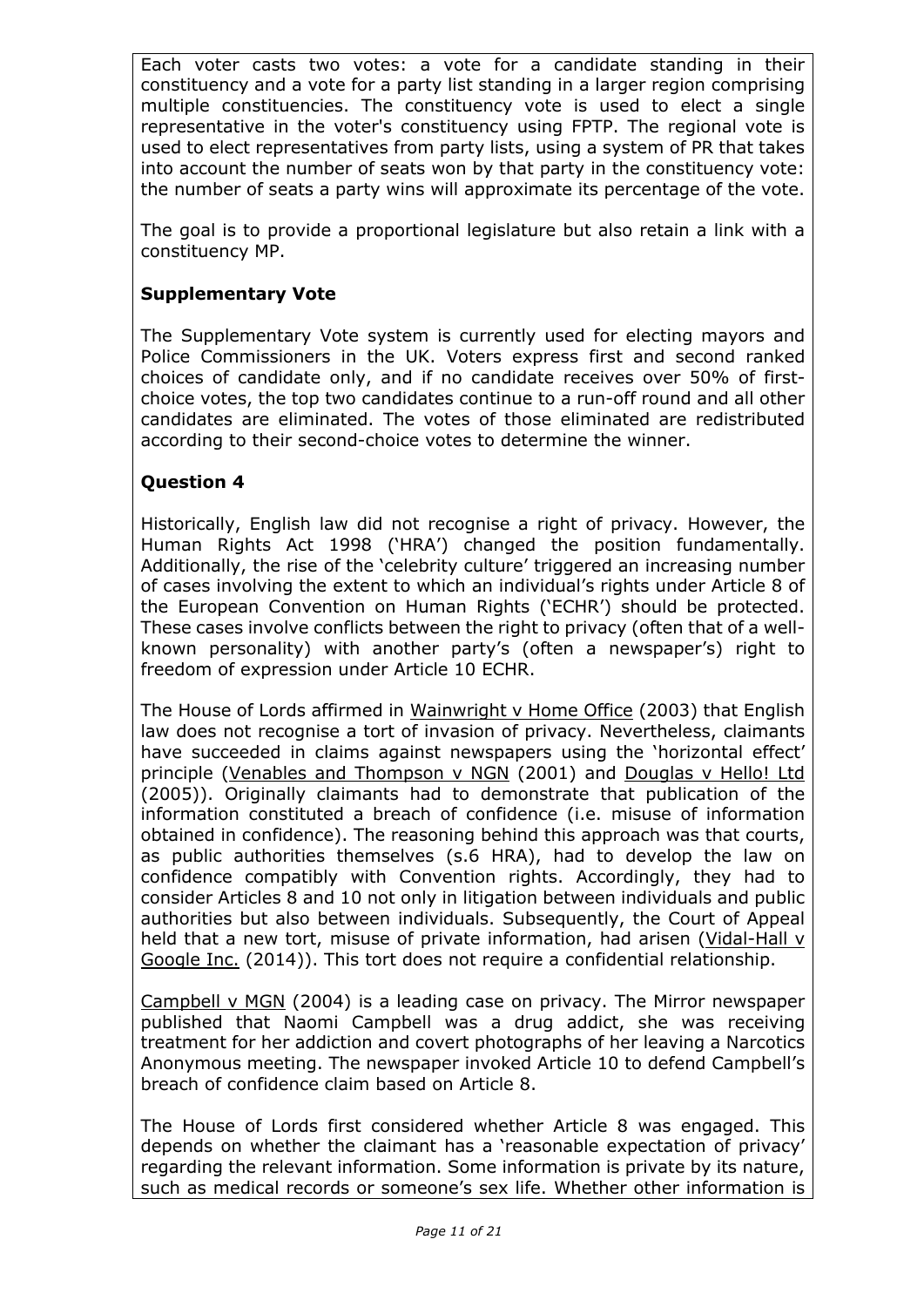private depends on the facts. The majority held the information was private and Article 8 was engaged.

The Court of Appeal also considered this issue in Murray v Express Newspapers plc (2008), holding that JK Rowling's son had a reasonable expectation of privacy regarding photographs taken on a public street, as the law should protect children from intrusive media attention. A child has a reasonable expectation not to be photographed for publication in a public place where this would be objected to on their behalf.

In Campbell their Lordships then considered whether the interference with Campbell's Article 8 rights was lawful. Both Articles 8 and 10 grant qualified rights which can be restricted in defined circumstances. The newspaper justified its interference with Campbell's privacy by arguing it was exercising its right to freedom of expression (Article 10(1)) and the information published constituted a legitimate interference with Campbell's Article 8(1) rights. Article 8(2) permits interferences with Article 8(1) rights to protect the rights and freedoms of others – here the newspaper's own freedom of expression.

The court then considered the question of proportionality. Baroness Hale considered this was not straightforward when two qualified Convention rights conflicted. The court had to balance Campbell's Article 8 rights against the Mirror's Article 10 rights. Baroness Hale adopted a three-part 'balancing test' for this purpose. The relative importance of each right claimed should be considered, then the justification for interfering with or restricting each of those rights. The proportionality test should then be applied to the interference with each of those rights. Finally, the proportionalities should be balanced to reach a conclusion. Neither Article 8 nor Article 10 had precedence over the other.

The majority held that Campbell's Article 8 rights had been breached. While ordinarily all the information revealed about Campbell would have been private, the newspaper could disclose her addiction to drugs to 'set the record straight', i.e. to correct her previous claim that she was not addicted. However, the majority held that the photograph of Campbell leaving the meeting went too far and could jeopardise her recovery. The privacy of a medical condition outweighed the newspaper's Article 10 rights; publishing intimate details of a model's private life was not an important manifestation of freedom of expression compared to information about the political and social life of the community. Nonetheless, the close 3-2 majority illustrates it is not always easy to predict where the balance will lie.

In A v B (a Company) (2002) publication of a Premier League footballer's extra-marital affairs was permitted. The Court of Appeal held whether a duty of confidence existed depended on the nature of the relationship, particularly whether the intrusion concerned a situation where a person could reasonably expect respect for their privacy. The more stable the relationship the greater the significance the courts would attach to it. The confidentiality offered to a permanent relationship was much greater than that offered to a fleeting one. Conversely, the courts were more prepared to protect privacy in Mosley v NGN (2008). Max Mosley, a well-known personality, had participated in a sadomasochistic orgy with prostitutes. His claim succeeded as there was insufficient public interest to warrant publishing details of his behaviour.

PJS v News Group Newspapers Ltd (2016) concerned a newspaper's intention to publish the story of a married couple's three-way sexual encounters. The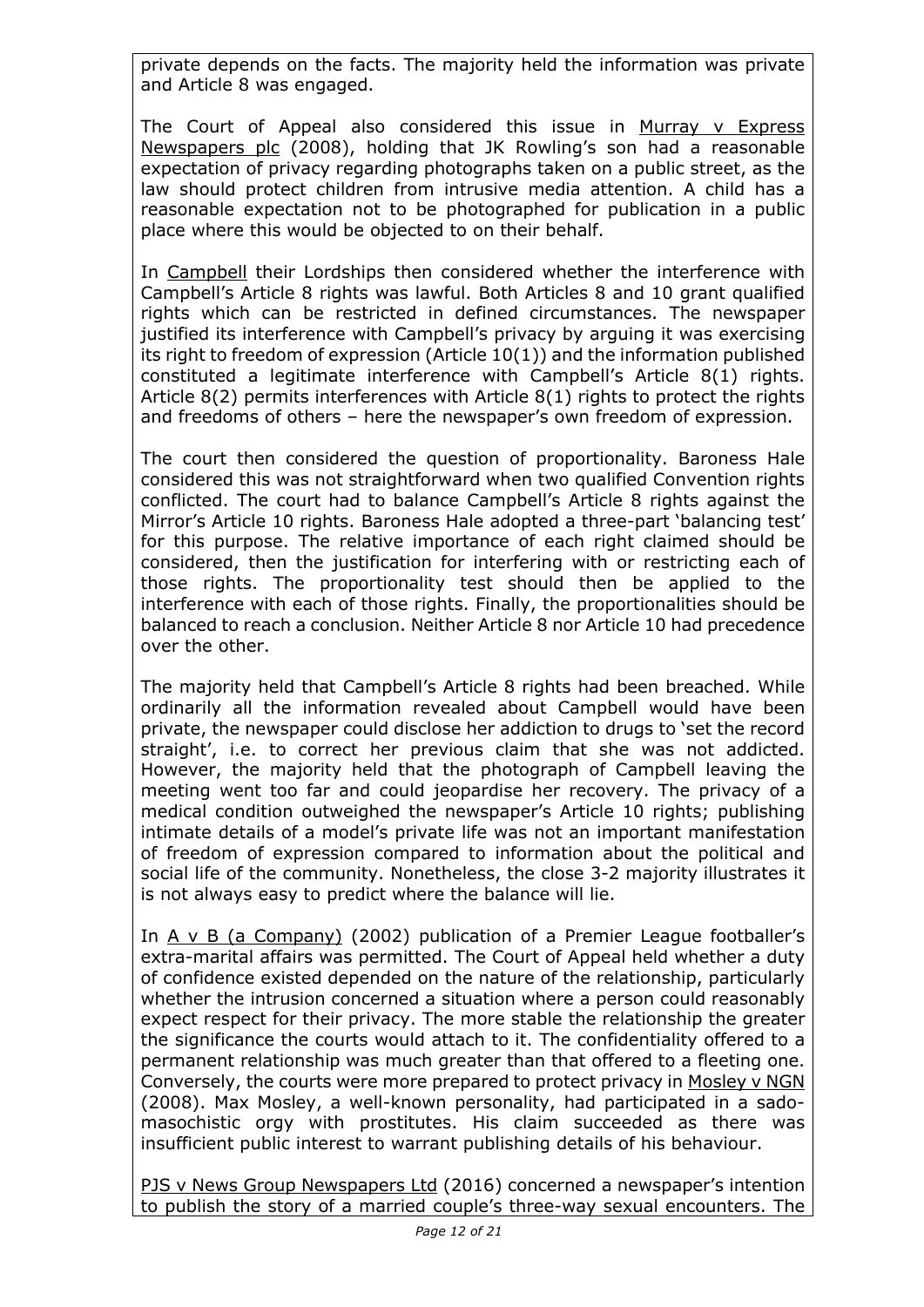Supreme Court granted PJS an injunction, even though details had been published in other countries and on numerous websites. The majority of the Supreme Court stated that, if the injunction were refused, a 'media storm' would ensue in England and an injunction was accordingly essential to protect PJS, his partner and particularly their children.

Following PJS concerns were expressed that the courts have tilted the balance too far in favour of privacy. However, judgments such as  $A \vee B$  show that the courts recognise the importance of freedom of expression and they do seek to balance the public interest in receiving information with an individual's privacy. They are, however, especially concerned to safeguard children's interests.

### **SECTION B**

### **Question 1**

# **Amenability/ Eligibility**

The GWGA is a public law body as it is exercising statutory functions under the Climate Change (Research Collaboration) Act 2020 ('the Act') by awarding government grants to climate change scientists to promote collaboration on scientific research into global warming and the steps to combat it. It is also thereby exercising a public function, so its decision is amenable to judicial review (O'Reilly v Mackman (1983)).

The KU and QIT scientists have standing to make the challenge under JR because their applications for grants have been rejected. Both are directly affected by the decision, and so have 'sufficient interest' in the decisions to bring a claim for judicial review (s.31(3) SCA 1981).

However, the issue arises whether Focus has 'sufficient interest' to bring a judicial review claim. The factors the court considers were outlined in R v SoS for Foreign Affairs ex parte World Development Movement Ltd (1995), namely

- the need to uphold the rule of law;
- the importance of the issues raised;
- the likely absence of any other responsible challenger;
- the nature of the alleged breach of duty, and
- the role of the pressure group.

On balance, Focus probably has standing, considering that standing is closely linked to the merits of the claims; Focus is arguably seeking to uphold the rule of law by bringing a challenge based on bias. The spending of public money is also an important issue. Focus, as a well-known nationwide pressure group, is not a 'busy-body' and the court is unlikely to reject an otherwise valid claim merely on the grounds of standing.

#### **Timing**

Claimants must make the application for permission for judicial review promptly, without undue delay and in any event within three months of the dates of the decisions they want to challenge (SCA s.31(6), CPR 54.5). The decisions in question were all made in the past week.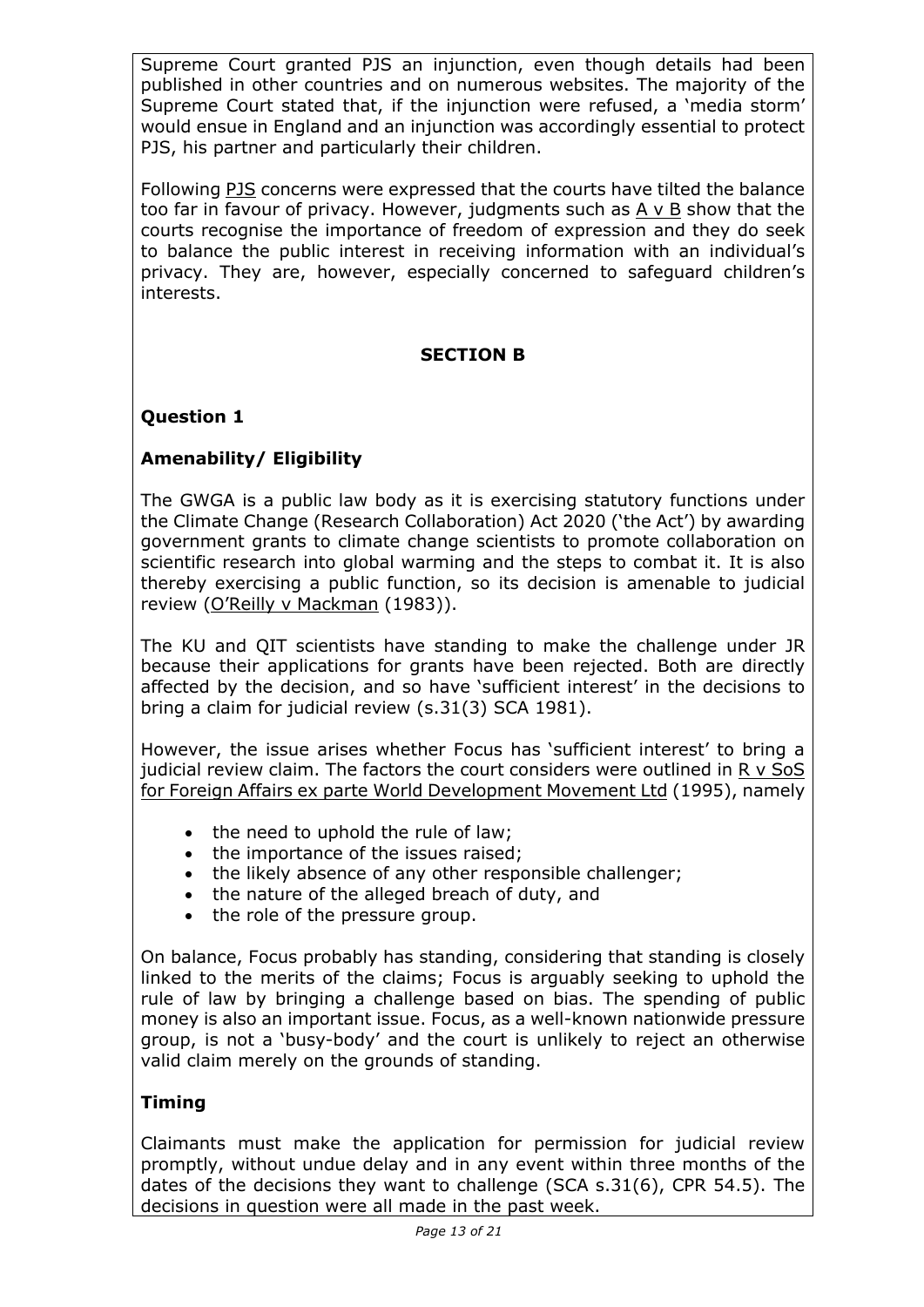# **Grounds?**

Applying (as relevant) the grounds of review identified by Lord Diplock in CCSU v Minister for the Civil Service (1984) as illegality, irrationality and procedural impropriety:

**(i) KU**

# *Illegality*

# **Ulterior motive/Irrelevant considerations**

Public bodies will be acting illegally if they use their powers for an improper or unauthorised purpose (Congreve v Home Office (1976))**.** The purpose of the Act is to promote collaboration on scientific research into global warming and the steps that can be taken to combat it. GWGA''s letter of rejection indicates that the decision had the purpose of showing disapproval of the oil industry. GWGA had an ulterior motive**.**

Taking into account the NU scientists' involvement in the oil industry is also an irrelevant consideration not countenanced by the Act (Padfield v Minister of Agriculture (1968)).

# **(ii) Green Focus**

# **Jurisdictional challenge**

If it makes the grant to the Conservation College scientists, GWGA will be exceeding its powers under the Act and acting without legal authority  $(A-Gy)$ Fulham Corporation (1921)). It only has the power under the Act to give grants to allow climate scientists to collaborate with scientists from other countries which have ratified and remain committed to the Paris Agreement. The USA has withdrawn from the Paris Agreement.

# *Procedural impropriety*

# **Rule against bias**

A decision can be challenged if taken by a person who is biased. In this case, the President of the GWGA is the mother of the CC scientist who is organising the expedition. It is likely that her interest in the matter falls short of a direct interest which would automatically disqualify her (Dimes v Grand Junction Canal Proprietors (1852)). If her interest falls short of a direct interest, Focus would argue that it was still enough to cause a fair-minded and impartial observer to conclude that there was a 'real possibility' that the decision-maker had been biased (Porter v Magill (2001)).

# **(iii) Queenstown Institute of Technology**

# *Illegality*

# **Failure to exercise discretion: wrongful delegation**

The GWGA states that it is rejecting QIT's application because the Environmental Association objected. It seems that the GWGA has handed over its decision-making powers to the Environmental Association and this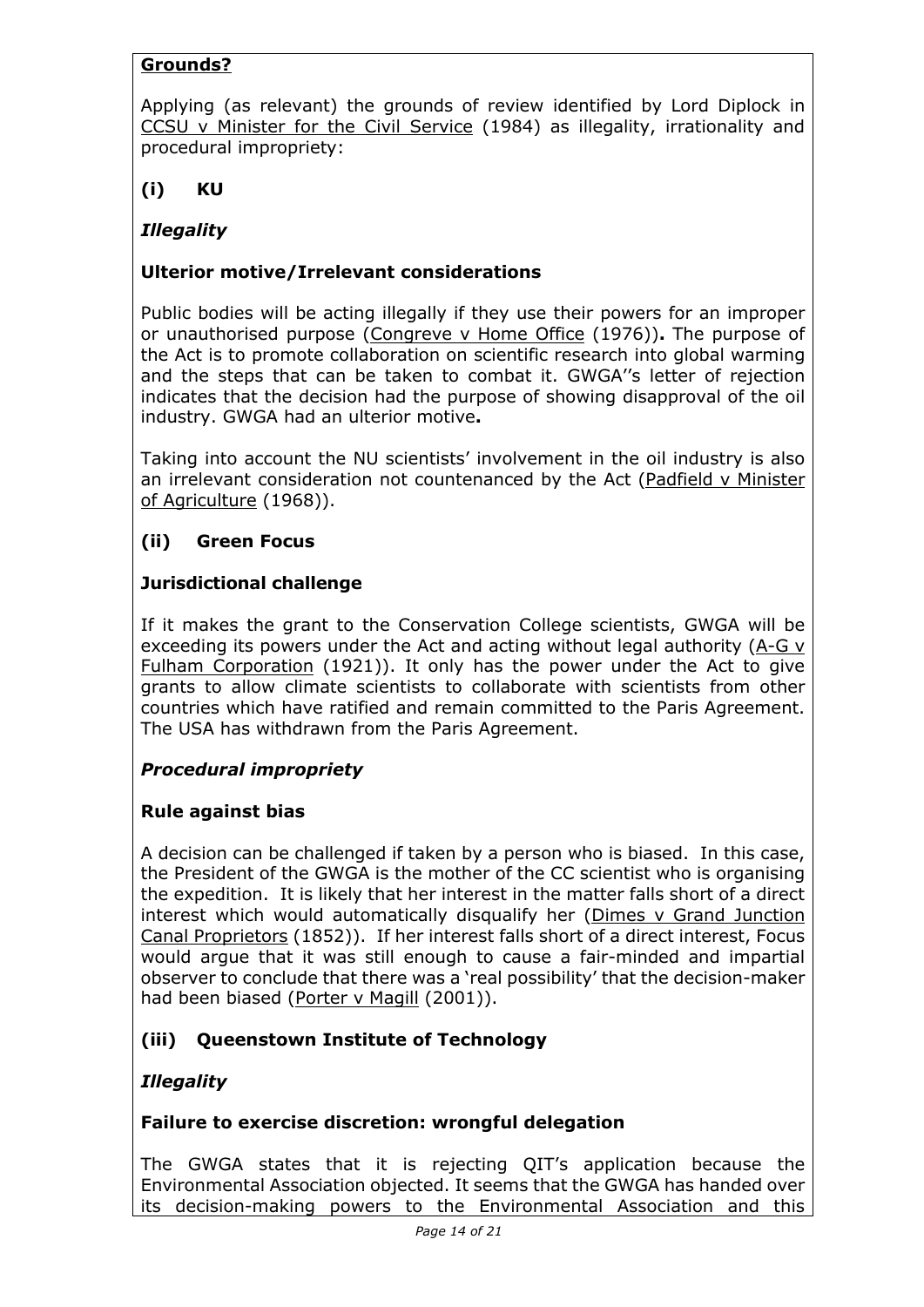constitutes unlawful delegation (Lavender v MHLG (1970)). The power was not granted to the Environmental Association so it should not dictate GWGA's decisions.

# **Ulterior motive/irrelevant consideration**

In refusing a grant due to criticism of an article in the EA's professional journal, the decision seems to be based on an ulterior motive and/or an irrelevant consideration. See cases discussed above.

# *Irrationality*

To succeed on this ground Focus would have to prove that the decision is one which is so unreasonable that no reasonable decision-maker would come to it ((Associated Provincial Picture Houses v Wednesbury Corporation (1948)) or is outrageous in its defiance of logic (CCSU). Although the threshold is high, QIT could argue it is irrational to refuse a grant on the grounds that its scientists had criticised an article in the EA's professional journal that had cast doubt on the need to reduce carbon emissions. It is therefore possible that the decision is irrational, though illegality remains the stronger ground.

### Remedies

All three claimants should seek quashing orders setting aside the decision and, in KU's and QIT's cases, accompanied with a direction to reconsider the decision.

# **Question 2**

[Unless otherwise indicated, statutory references below are to **PACE 1984**.]

Have the police acted lawfully?

# **Tuesday 15 December: 00.15 am**

The first issue to consider is whether there has been a valid and lawful arrest. In order for the arrest to be recognised as valid, a power of arrest must exist and this must be carried out in the proper manner. Section 24(3) PACE provides that where an offence has been committed, a constable may arrest anyone whom he has 'reasonable grounds' for suspecting to be guilty of it. It emerges on her arrival at the police station that Emily has been arrested for committing assault occasioning actual bodily harm, so the issue is whether PC Rhodes has reasonable grounds for suspecting she committed this offence. PC Rhodes saw Emily kicking and punching the man, so it seems certain an offence has been committed and that he has reasonable grounds for suspicion.

The arrest must also be necessary (s.24(4)); at least one of the reasons in s.24(5) must met. PC Rhodes could claim that the arrest is necessary to prevent Emily causing physical injury to another person (s.24(5)(c)(i)) and allow the prompt and effective investigation of the offence or the conduct of the person (s.24(5)(e)).

However, it would appear that the arrest has not been carried out in the proper manner. Although the custody officer tells her on her arrival at the police station that she has been arrested, she should have been informed of this, together with the grounds for this arrest, by PC Rhodes at the time of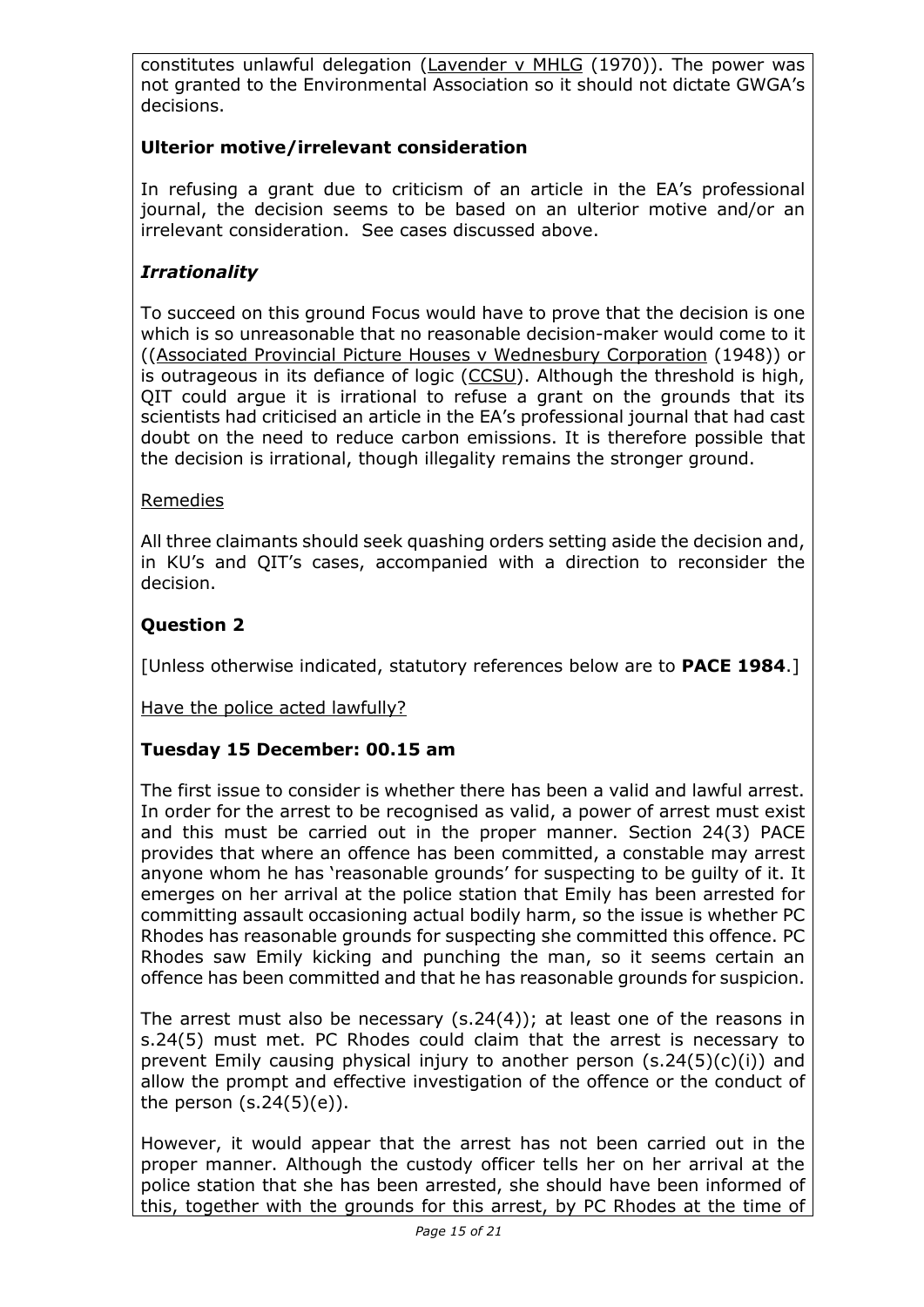the arrest, or at least as soon as was practicable after the arrest (s.28). While there is a strong argument that it was not practicable to notify her immediately at the scene of the disturbance, there does not appear to be any reason why PC Rhodes could not have given her this information during the journey to the police station. The arrest, therefore, was not properly carried out and is not lawful from when compliance became practicable until Sergeant Ladipo gives Emily this information when it becomes lawful (Lewis v CC of South Wales (1991)).

The police are entitled to use reasonable force to carry out an arrest, provided that the arrest is itself lawful (s.117.) It would appear that PC Rhodes dragging Emily by the hair is excessive and unreasonable.

# **Tuesday 15 December: 01.00**

Once at the police station, the custody officer, Sergeant Ladipo, tells Emily that she is under arrest and gives the grounds, as required by s.28. The arrest is now lawful.

Emily's detention for questioning may, however, be challenged, unless the criteria laid down in s.37 are satisfied. If there is not sufficient evidence to charge Emily, she should be released, unless the detention is necessary to preserve or secure evidence or to obtain it by questioning. Given that PC Rhodes saw Emily kick and punch the man, there seems to be sufficient evidence to charge her.

Once arrested, Emily has had her request to speak to her solicitor refused, breaching her rights under s.58. This right may only be delayed (up to a maximum 36 hours) if Emily has been arrested for an indictable and such delay is authorised by an officer of the rank of superintendent or above (s.58(6)(b)). For the purposes of PACE, indictable offences are those that are triable at the Crown Court, including those triable either way such as assault occasioning actual bodily harm. Although Emily has been arrested for an indictable offence, the refusal has not been correctly authorised. Moreover, the authority to delay only arises where statutory grounds exist (s.58(8)(ac)). The reason given is within s.58(8)(a) (that the exercise of the right will lead to interference with or harm to evidence connected with an indictable offence), but it is inconceivable that the solicitor would actually interfere with witnesses. In R v Samuel (1988) the Court of Appeal held that the police must have reasonable grounds for believing that allowing access to a particular solicitor would (not just might) have the adverse consequence claimed. Even if the police had reasonable grounds for delaying access to Emily's usual solicitor, they should offer an alternative, e.g. the duty solicitor.

Refusal to allow Emily access to a solicitor may also violate her right to a fair trial under Article 6 ECHR. In Averill v UK (2000) and Magee v UK (2000) the ECtHR held that it was incompatible with Article 6 ECHR to deny a detained person access to a solicitor, save where good grounds existed.

#### **Tuesday 15 December: 11.00 am**

Over 10 hours have passed since Emily's detention. Section 40 requires a review by an officer of at least the rank of inspector who is not connected with the enquiry not later than six hours after Emily was first detained. Nothing in the facts suggests that this has occurred.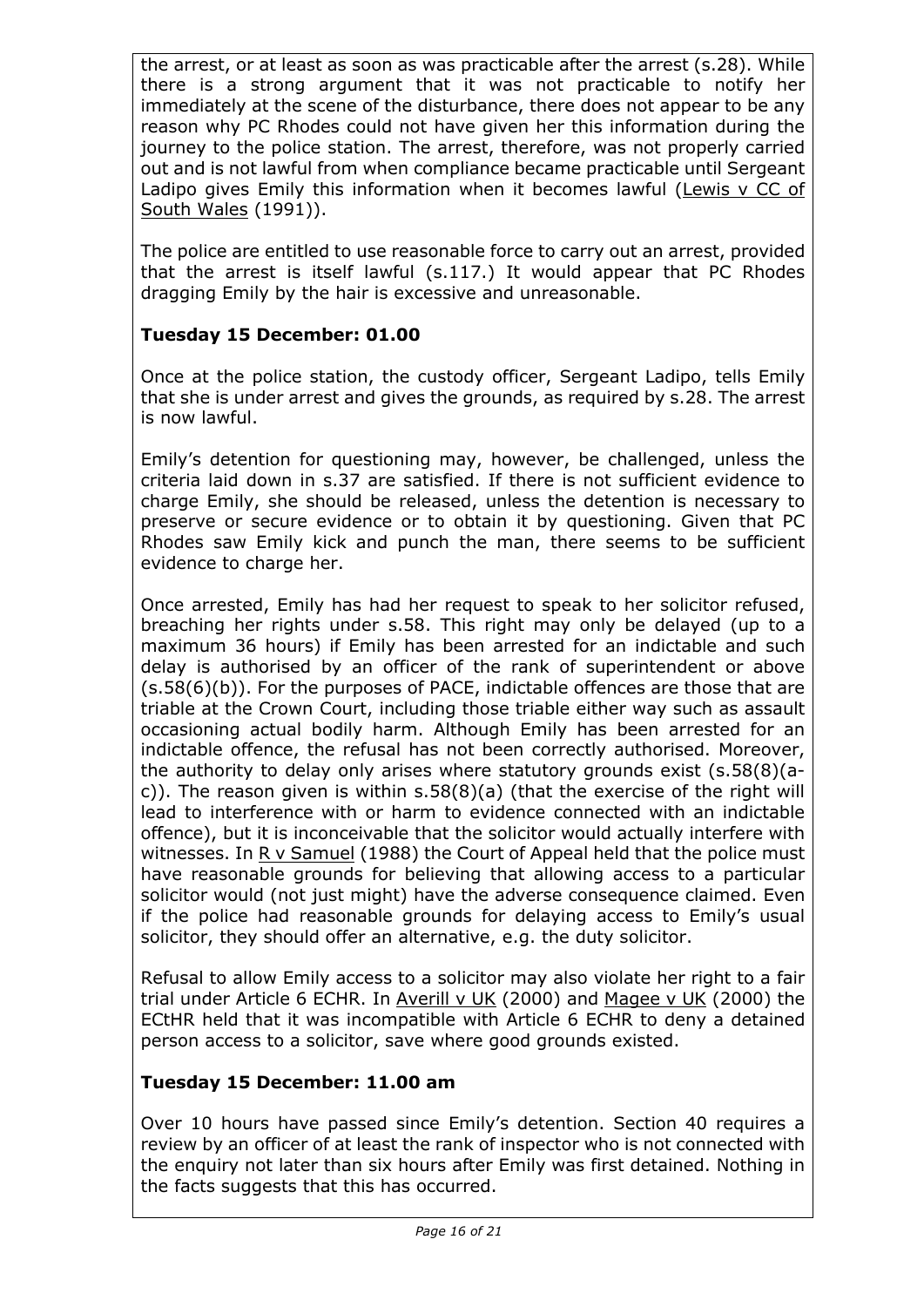The search of Seth's and Emily's house seems unlawful. While the police do have the power to search without warrant (under ss. 17, 18 and 32), there is nothing in the facts to suggest that these sections are relevant. Section 17 allows the police to enter premises to arrest a person for an indictable offence, but the officers knew Emily was not on the premises. Section 18 allows the police to enter and search premises occupied by a person arrested to search for items that relate to that offence or similar or connected indictable offence. However, they had no grounds for reasonably suspecting there was any evidence at her house relating to the fight, nor did an inspector or above authorise the search in writing (s.18). Section 32 gives the police power to search premises occupied by an arrested person immediately before her arrest, but it is inapplicable on the facts.

Seth's refusal to allow the police to search their home is therefore lawful and, without authority, the police cannot use any force (in pushing past him) or arrest him for obstruction in the course of duty under s.89(2) Police Act 1996. It follows that the police cannot be acting in the course of their duty without lawful authority to search. Seth's arrest by PCs Shore and Wright is therefore unlawful.

# **Question 3**

# **(a) The conduct of the police**

(i) The March

The Public Order Act 1986 ('POA') gives the police the power to impose conditions on public processions, defined in s.16 POA as 'a procession in a public place'; 'public place' includes 'any highway'. The march by the members of STB is clearly a public procession and so falls within the scope of the POA.

Section 11(1) POA requires the organisers of a public procession intended to demonstrate opposition to the views or actions of any person to give the police six clear days' notice, unless it is not reasonably practicable to do so. Here no notice has been given, but the organisers would contend that notice was not reasonably practicable given that the march was an immediate response to Donna's announcement that construction of the bypass would start forthwith. PC Lynam was therefore probably acting unlawfully when he stopped the march.

Section 12 POA does, however, empower the police to impose conditions on public processions. If the 'senior police officer' reasonably believes serious public disorder, damage or disruption to the life of the community may result or the organisers have intimidatory purpose, he may make directions imposing conditions necessary to prevent such adverse consequences occurring. The conditions may relate to the route of the procession or prohibit it from entering specified public places. For conditions imposed during the procession, the senior police officer is the most senior officer present which would be PC Lynam. Marching through a busy shopping area might cause serious disruption to the life of the community, so PC Lynam may have given lawful directions.

(ii) Stop and Search

PC Lynam has the power to stop Toby and search him for prohibited articles (Police and Criminal Evidence Act 1984 ('PACE'), s.1(2)). The definition of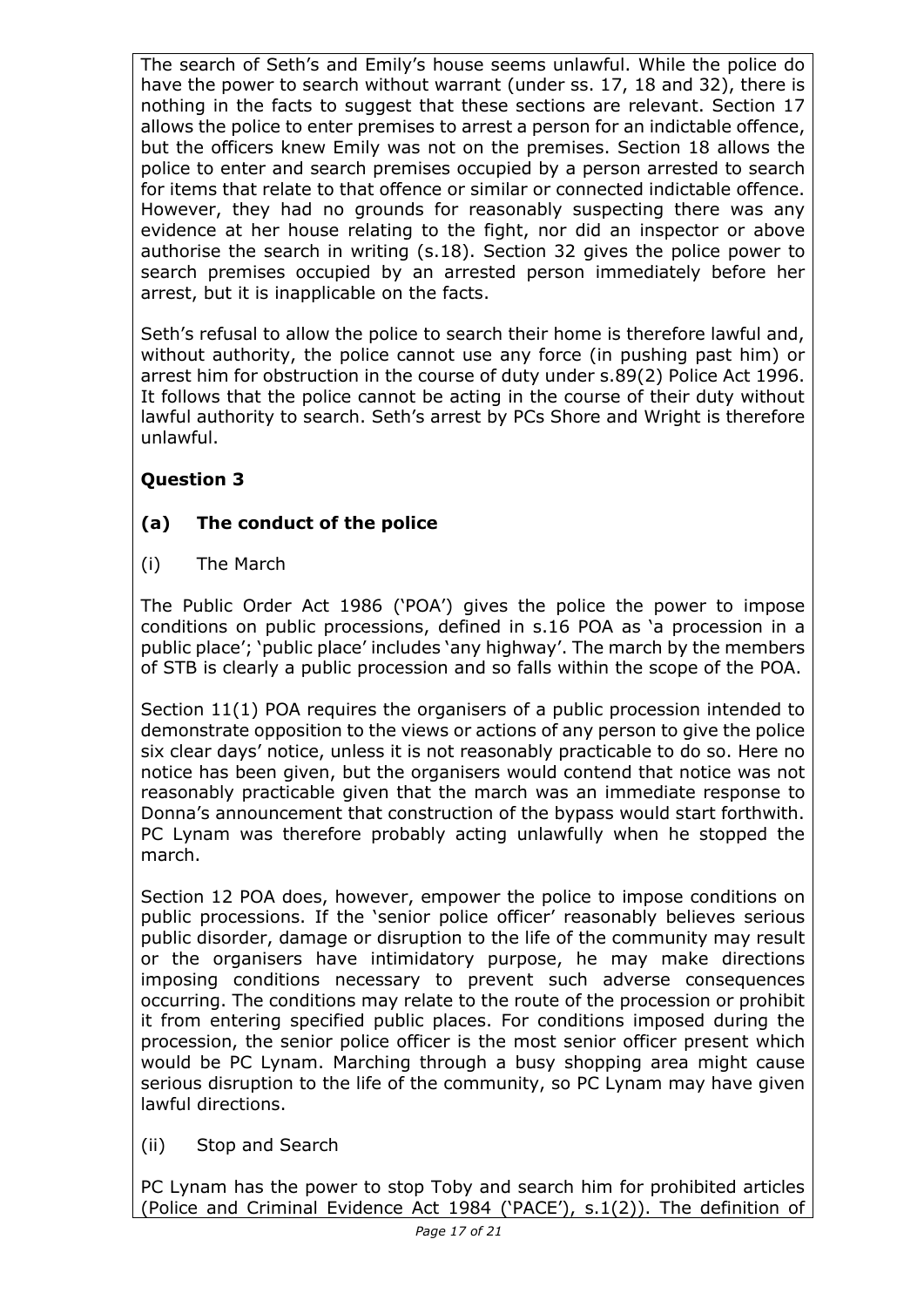prohibited articles includes offensive weapons (s.1(7)). PC Lynam must have 'reasonable grounds' for suspecting that he will find prohibited articles (s 1(3)). The fact that Toby was wearing an anarchist T-shirt and had a lot of tattoos seems unlikely to provide him with sufficient grounds. PC Lynam's suspicion is therefore not based on an objective assessment of the circumstances (Code A).

Besides, PC Lynam does not carry out the stop and search correctly. He must comply with the safeguards set out in s.2 by taking reasonable steps before searching Toby to inform him of his identity and the reasons for the search. In Osman v DPP (1999) the court applied s.2 strictly, so PC Lynam has infringed s.2, as what he said fell short of the requisite standard.

(iii) The Gathering outside FreeWay England's premises

Section 14 POA permits the senior police officer to impose conditions on a public assembly if the appropriate reasonable belief exists (based on essentially the same grounds as provided for by s.12). A public assembly is one where two or more persons gather in a public place that is wholly or partly in the open air (s.16). The site of the meeting, the square, falls within this definition.

Conditions may be imposed concerning the place of the meeting, its maximum duration and the maximum number of persons who may attend. During the meeting, the senior police officer is the most senior in rank of the police officers present, probably Sergeant Moss.

It seems unlikely that these conditions are be satisfied, as the chanting, even if hostile towards FreeWay England, is unlikely to go beyond what might reasonably be expected in a demonstration of this type. Moreover, the conditions should be imposed by Sergeant Moss and not by PC Lynam.

The police also possess a range of common law powers to deal with breach of the peace (i.e. where there is violence, or a person has a reasonable fear of violence (R v Howell (1982)), including the power to disperse a meeting and to enter private premises to police a public meeting, but only if a breach of the peace is imminent (R (*Laporte)* v CC of Gloucestershire Constabulary (2006)). This seems doubtful on the facts.

# **3(b) Toby's conduct**

The scenario suggests the possibility of violent disorder (s.2 POA). The essence of that offence is that three or more persons used or threatened to use violence and the conduct of them (taken together) is such as to cause a person of reasonable firmness, if present, to fear for his safety. Such a person does not actually need to be present and a police officer is regarded as a person of 'reasonable firmness'. Accordingly, even though Donna appears to have been unworried, the offence has been committed.

The offence of riot (s.1 POA) has not been committed, as no actual violence has been used. Conversely, the offence of affray (s.3 POA) may have been committed. The threat of violence must be directed towards another person actually present at the scene  $(I \vee DPP (2001))$ ; clearly, Donna is present at the scene. Section 3 provides that where the violent conduct consists of threats, it must go beyond the use of words; here, the shaking of fists by the protestors go beyond words, so Toby has probably committed affray.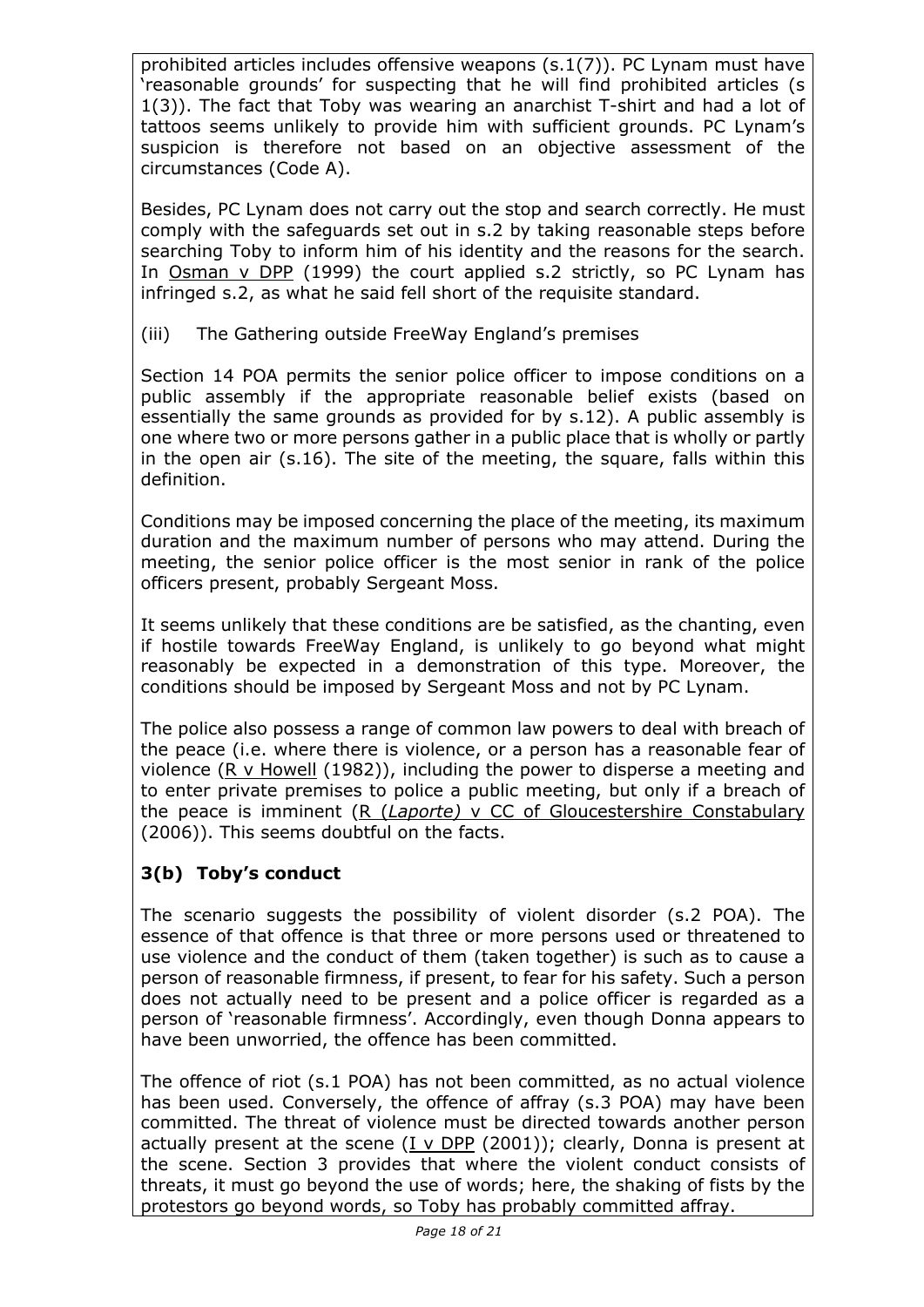If the prosecution were unable to prove violent disorder or affray, under s.4(1) POA an offence is committed if a person uses towards another person threatening words with intention to cause that person to believe immediate unlawful violence would be used against him. Toby could therefore have committed an offence under s.4(1). Failing that, Toby could have committed an offence under s.4A(1) as he uses threatening words with intent to cause Donna harassment, alarm or distress.

# **Question 4**

There are two types of defamation. Libel is defamation in a permanent form, while slander is defamation in a temporary form. Cornelius would therefore bring a libel action.

To establish defamation the claimant must prove that the defendant's statement:

- is defamatory;
- refers to the claimant;
- has been published; and
- its publication has caused or is likely to cause serious harm to the claimant's reputation (introduced by s.1 Defamation Act 2013).

Words are defamatory if they lower the regard in which the claimant is held by right thinking or reasonable members of society and/or they expose the claimant to hatred, contempt or ridicule.

Cornelius will have little difficulty in proving the above elements regarding the article in the Daily Message and Kendra's Facebook post. The burden of proof will then pass to the Daily Message and Kendra to establish a defence.

Common law provided several defences that the Daily Message and Kendra could have invoked. However, the Defamation Act 2013 significantly reformed the law in this area, replacing many of the common law defences with statutory ones. The defences which are especially applicable for the Daily Message are truth and publication on a matter of public interest, while Kendra would invoke honest opinion.

The defence of truth applies if the defendant is able to 'show that the imputation conveyed by the statement complained of is substantially true' (s.2(1) 2013 Act). The fact that assault on the actress actually took place in a different hotel in Torquay would accordingly not preclude this defence.

Kendra would use the defence of honest opinion, set out in s.3 of the 2013 Act, to defend her Facebook post. If the defamatory statement is one of opinion, the statement indicates, whether generally or specifically, the basis of the opinion, and an honest person could have held that opinion on the basis of any fact existing at the time the statement was published, then the defence will succeed. The statement that Cornelius is a monster who has disgraced the British film industry is clearly an expression of opinion rather than of fact. Also, the post indicates the factual basis for that opinion, the details published in the Daily Message. However, Cornelius could defeat the defence by showing that Kendra did not hold the opinion.

This defence does not apply to matters of fact rather than opinion, so the Daily Message cannot rely on it to defend its article. Either it must prove that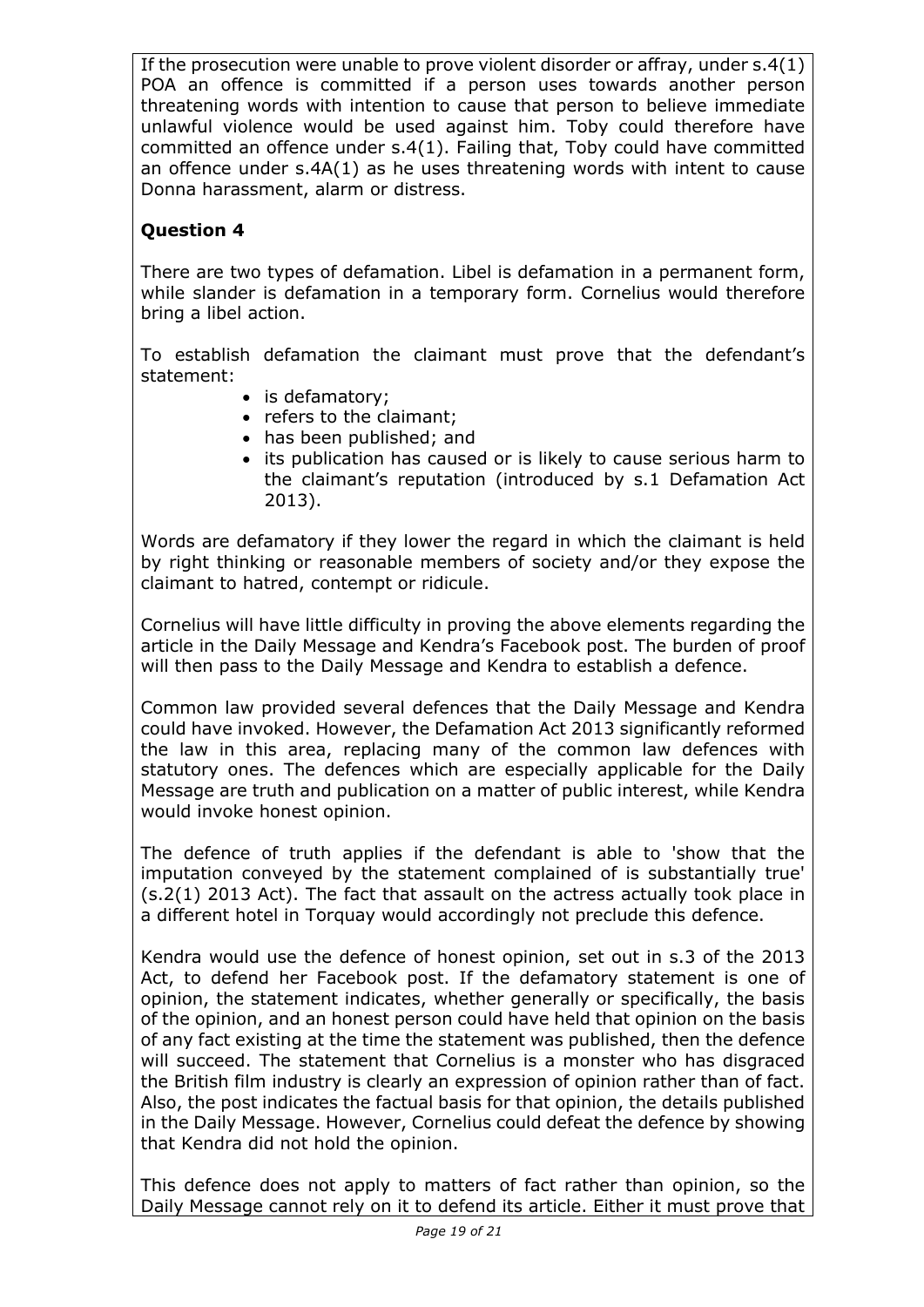Cornelius committed sexual assault, or it will need to use the public interest defence.

Section 4 of the 2013 Act provides a defence if the defendant shows that the statement was on a matter of public interest and the defendant reasonably believed that publishing the statement was in the public interest. Also, s.4 requires the court to have regard to all the circumstances of the case when deciding these points. Additionally, in deciding the reasonableness of the defendant's belief, the court must make appropriate allowance for editorial judgment. This defence covers both statements of fact and statements of opinion.

The defence is based on the common law Reynolds defence. Although the 2013 Act abolished the Reynolds defence, the explanatory notes accompanying it state that the case law on the Reynolds defence provides a helpful (albeit not binding) guide to interpreting the new statutory defence. Analysing the case law on the Reynolds defence will therefore be helpful in determining whether the public interest defence will succeed.

In Reynolds v Times Newspapers Ltd (1999) Albert Reynolds, the former Taoiseach of Ireland, brought a libel claim against The Times for publishing an article alleging he had misled the Irish Parliament. The article did not attempt to give his version of the story. The House of Lords emphasised the importance of freedom of expression and acknowledged that newspapers should be protected by privilege if they fulfilled a test of public right to know and responsible journalism. The purpose of the defence was to protect serious investigative journalism. Accordingly, even where allegations (such as those made against Cornelius) were false and highly damaging to the claimant, newspapers could invoke it. Their Lordships formulated the 'duty-interest' test to determine whether such publication would be privileged; i.e. whether there was a legal, moral or social duty on the publisher's part to inform those to whom the material was published (which could include the general public) and a legitimate interest on the part of the recipients to receive that information.

Lord Nicholls identified ten factors (non-exhaustive) which the court should consider when applying the duty-interest test, including:

- The seriousness of the allegation. The graver the allegation, the more the public is misinformed and the individual harmed if the allegation is untrue
- The nature of the information, and the extent to which the subjectmatter is one of public concern
- The source of the information
- Steps taken to verify the information
- Whether comment was sought from the claimant
- Whether the article included the gist of the claimant's side of the story
- The circumstances of publication, including the timing.

Although on the facts the defence failed, the availability of the public interest defence should help the Daily Message, assuming the defence of truth fails. While the allegations are very serious, the subject-matter is clearly of public concern, the source of the information appears reliable and then newspaper did ask Cornelius to comment and reported his rebuttal.

As identified above, the court must make appropriate allowance for editorial judgment. The importance of editorial judgment was recognised in  $Flood v$ Times Newspapers Ltd (2012). The Times alleged that Sergeant Flood, a